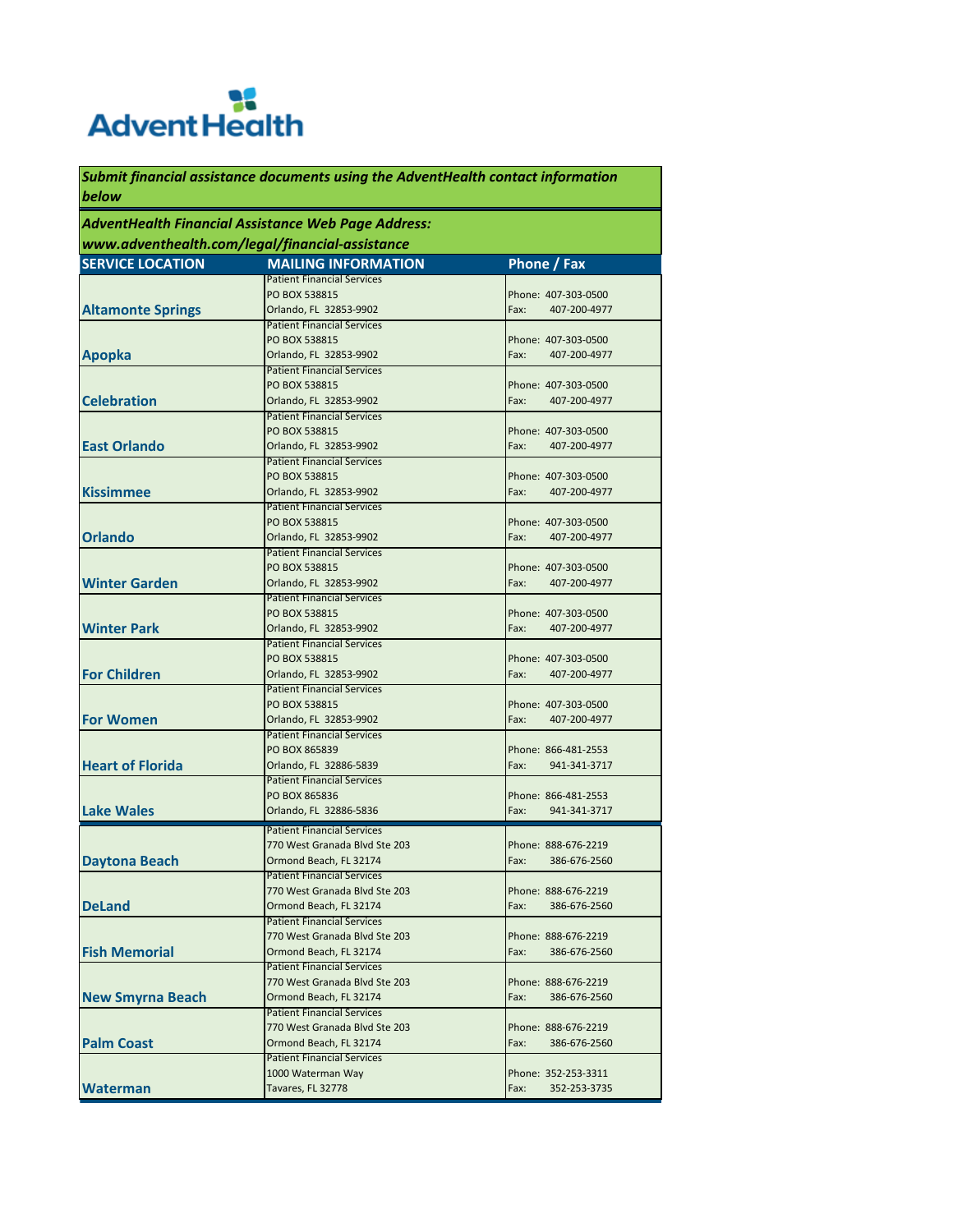|                        | <b>Patient Financial Services</b> |                             |
|------------------------|-----------------------------------|-----------------------------|
|                        | PO Box 861372                     | Phone: 813-615-7848         |
| <b>Carrollwood</b>     | Orlando, FL 32886-1372            | Fax:<br>813-615-8182        |
|                        | <b>Patient Financial Services</b> |                             |
|                        | PO Box 865667                     | Phone: 813-615-7848         |
| <b>Dade City</b>       | Orlando, FL 32886-5667            | Fax:<br>813-615-8182        |
|                        | <b>Patient Financial Services</b> |                             |
|                        | PO Box 9400                       |                             |
|                        | Sebring, FL 33871                 | Phone: 863-386-7177         |
| <b>Lake Placid</b>     | Attn: MB 3                        | Fax:<br>863-402-3389        |
|                        | <b>Patient Financial Services</b> |                             |
|                        | PO Box 861372                     | Phone: 813-615-7848         |
| <b>Connerton</b>       |                                   | Fax:<br>813-615-8182        |
|                        | Orlando, FL 32886-1372            |                             |
|                        | <b>Patient Financial Services</b> |                             |
|                        | PO Box 862624                     | Phone: 813-615-7848         |
| <b>North Pinellas</b>  | Orlando, FL 32886-2624            | Fax:<br>813-615-8182        |
|                        | <b>Patient Financial Services</b> |                             |
|                        | PO Box 865696                     | Phone: 813-615-7848         |
| Ocala                  | Orlando, FL 32886-5696            | Fax:<br>813-615-8182        |
|                        | <b>Patient Financial Services</b> |                             |
|                        | PO Box 9400                       |                             |
|                        | Sebring, FL 33871                 | Phone: 863-386-7177         |
| <b>Sebring</b>         | Attn: MB 3                        | Fax:<br>863-402-3389        |
|                        | <b>Patient Financial Services</b> |                             |
|                        | PO Box 861372                     | Phone: 813-615-7848         |
| Tampa                  | Orlando, FL 32886-1372            | Fax:<br>813-615-8182        |
|                        | <b>Patient Financial Services</b> |                             |
|                        | PO Box 9400                       |                             |
|                        | Sebring, FL 33871                 | Phone: 863-386-7177         |
| <b>Wauchula</b>        | Attn: MB 3                        | Fax:<br>863-402-3389        |
|                        | <b>Patient Financial Services</b> |                             |
|                        | PO Box 864855                     | Phone: 813-615-7848         |
| <b>Wesley Chapel</b>   | Orlando, FL 32886-4855            | Fax:<br>813-615-8182        |
|                        | <b>Patient Financial Services</b> |                             |
|                        | PO Box 862310                     | Phone: 813-615-7848         |
| <b>Zephyrhills</b>     | Orlando, FL 32886-2310            | Fax:<br>813-615-8182        |
|                        | <b>Patient Financial Services</b> |                             |
|                        | 7315 E. Frontage Road, Suite 200  | Phone: 913-676-7558         |
| <b>Durand</b>          | Shawnee Mission, KS 66204         | Fax:<br>913-676-7571        |
|                        | <b>Patient Financial Services</b> |                             |
|                        | <b>PO Box 460</b>                 | Phone: 785-229-3379         |
| <b>Ottawa</b>          | Ottawa, KS 66067                  | Fax:<br>785-229-3377        |
|                        | <b>Patient Financial Services</b> |                             |
|                        | 7315 E. Frontage Road, Suite 200  | Phone: 913-676-7558         |
| <b>Shawnee Mission</b> | Shawnee Mission, KS 66204         | Fax:<br>913-676-7571        |
|                        |                                   |                             |
|                        | <b>Patient Financial Services</b> |                             |
| <b>Manchester</b>      | 54 Brownsberger Circle            | Phone: 800-347-5281<br>Fax: |
|                        | Fletcher, NC 28732                | 828-687-3946                |
|                        | <b>Patient Financial Services</b> |                             |
|                        | 54 Brownsberger Circle            | Phone: 800-347-5281<br>Fax: |
| <b>Murray</b>          | Fletcher, NC 28732                | 828-687-3946                |
|                        | <b>Patient Financial Services</b> |                             |
|                        | 54 Brownsberger Circle            | Phone: 800-347-5281<br>Fax: |
| <b>Gordon</b>          | Fletcher, NC 28732                | 828-687-3946                |
|                        | <b>Patient Financial Services</b> |                             |
|                        | 54 Brownsberger Circle            | Phone: 800-347-5281<br>Fax: |
| <b>Hendersonville</b>  | Fletcher, NC 28732                | 828-687-3946                |
|                        | <b>Patient Financial Services</b> |                             |
|                        | 2201 S. Clear Creek Road          | Phone: 254-519-8476         |
| <b>Central Texas</b>   | Killeen, TX 76549                 | Fax:<br>254-519-8488        |
|                        | <b>Patient Financial Services</b> |                             |
|                        | 608 N. Key Avenue                 | Phone: 254-519-8476         |
| <b>Rollins Brook</b>   | Lampasas, TX 76550                | Fax:<br>254-519-8488        |
|                        |                                   |                             |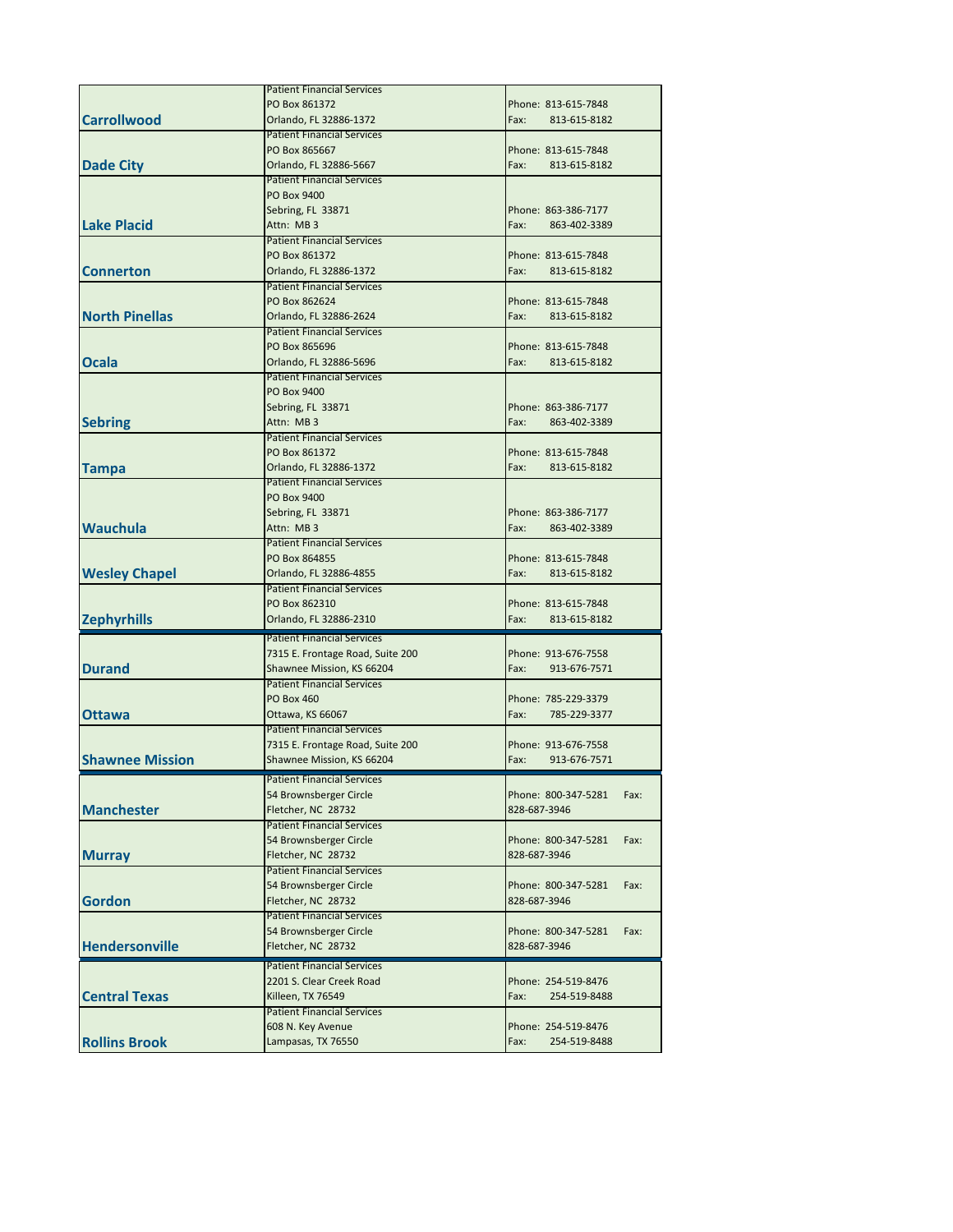# **Getting Help to Pay Your Bill**

This information is for anyone who receives services from an AdventHealth facility or an affiliated health care provider. You can view a list of AdventHealth facilities at www.adventhealth[.com. As a faith](http://www.adventisthealthsystem.com/)-based hospital system, we provide medical care to all patients, including those who have difficulty paying for services due to limited income. You can ask for help with your bill at any time during your hospital stay or billing process.

#### **Qualifying for Help**

If you receive emergency or medically necessary services and do not have medical coverage from a commercial insurer or governmental program, you may qualify for financial assistance. The amount of assistance depends on your annual income and family size. If your annual income is equal to or less than 200% of the current Federal Poverty Guidelines you will not have to pay your bill.

| 2019 Federal Poverty Guidelines         |                 |  |  |  |
|-----------------------------------------|-----------------|--|--|--|
| Household size                          | 200% of Poverty |  |  |  |
|                                         | \$24,980        |  |  |  |
|                                         | \$33,820        |  |  |  |
| For each additional person, add \$8,840 |                 |  |  |  |

If your income does not meet the guidelines to have your entire bill paid, you may still qualify for help paying part of your bill. You may also qualify based on other factors on your application.

#### **Applying for Help**

You can apply for help with your bill in person, by mail or over the phone. To receive an application, call our Customer Service department, visit our website or go to the patient registration area at our hospital. Our phone number, website and address are located on the financial assistance section of our website and on the first page of this document when printed. This information is also available in other languages on our website or at the patient registration area.

#### **Emergency and Medically-Necessary Care**

If you qualify for help with your bill, you will not be billed more for emergency or medically-necessary care than people who have insurance coverage are billed. We compare the amount paid by insured patients and their insurance companies to determine how much you owe. You can view our charity policy on our website.

#### **Supporting Documents**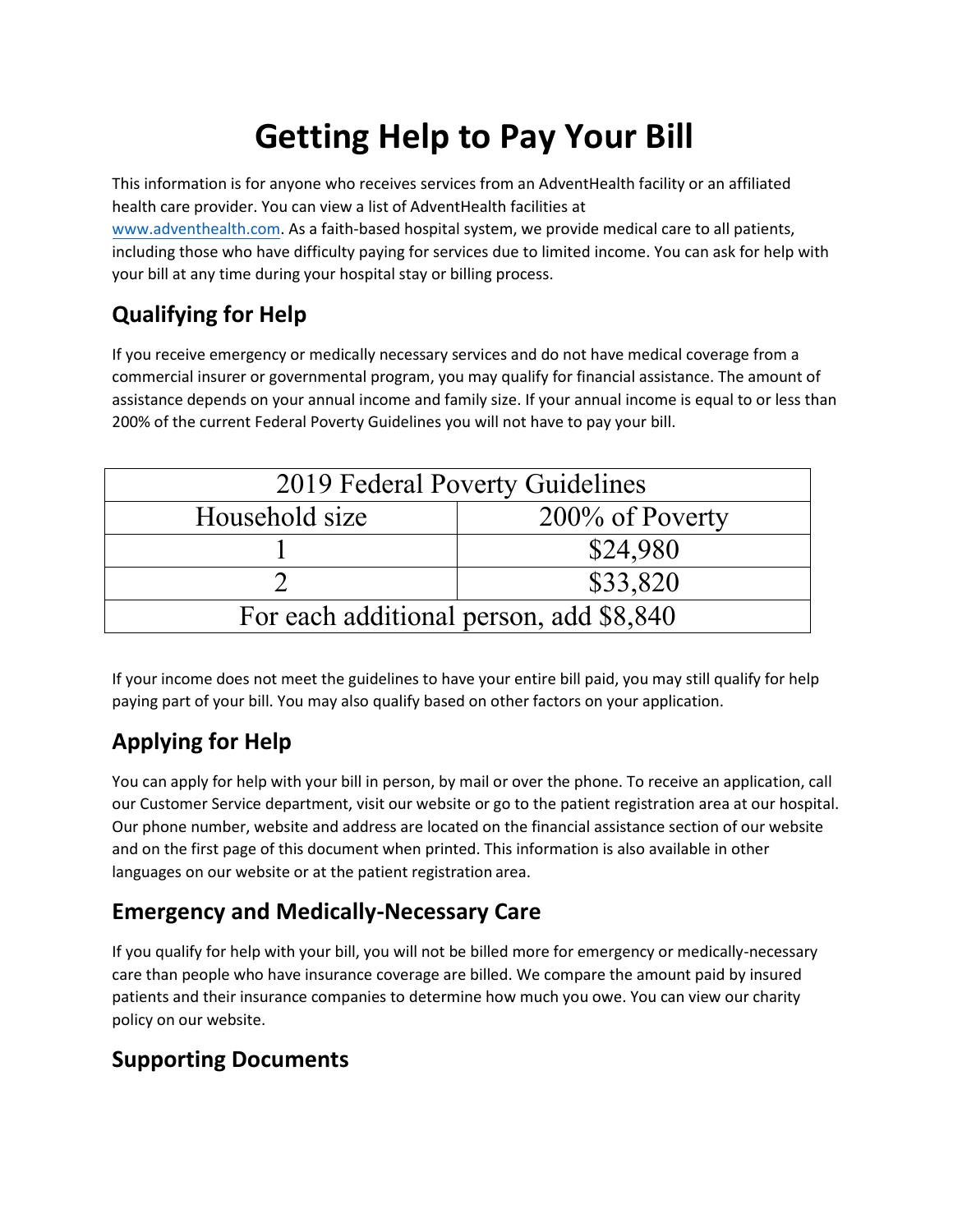If you want to take part in our financial assistance program, you will be responsible for providing information and paperwork in a timely way. You will need to share all of the information about your health benefits, income, assets, and anything else that will help us determine whether you qualify for assistance. Paperwork might include bank statements, income tax forms and check stubs.

#### **Collection Activities**

Bills that are not paid 100 days after the first billing date may be reported to a collection agency. Bills that are not paid 120 days after the first billing date may be reported on your or your guarantor's credit history. You or the guarantor can apply for help with your bill at any time during the collection process by completing an application.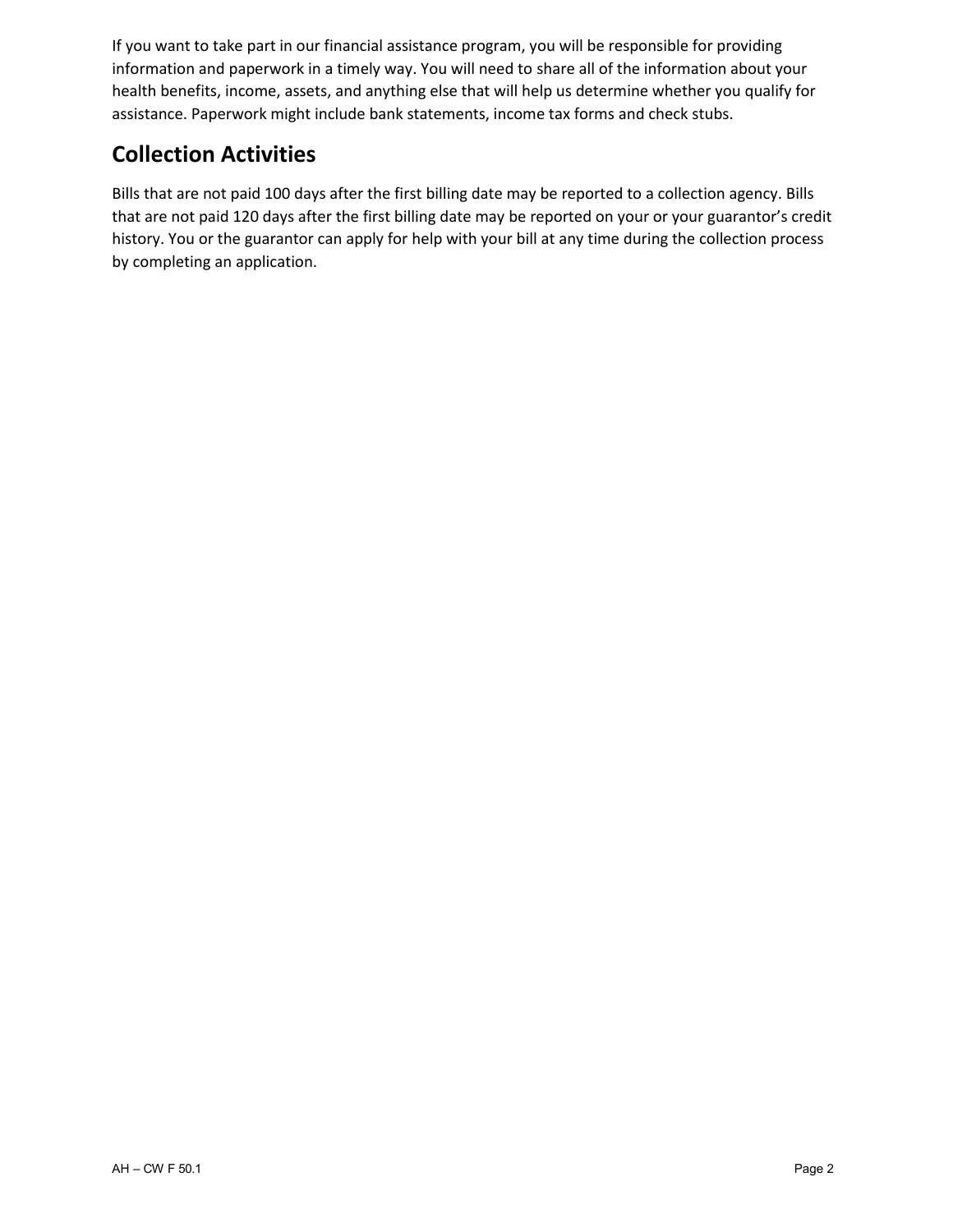

#### FINANCIAL ASSISTANCE APPLICATION

(All fields must be completed unless noted otherwise)

| Patient Last Name, First                     | Date of Birth | Social Security Number |                      | *Number of<br>People in<br>Household | S                      | Last 12 Months Annual Household<br>Income |                                     |
|----------------------------------------------|---------------|------------------------|----------------------|--------------------------------------|------------------------|-------------------------------------------|-------------------------------------|
| If Minor, Guarantor's Last Name, First       | Date of Birth | Social Security Number |                      | Guarantor's Source of Income         |                        |                                           |                                     |
| Vehicles in Household including              |               | Checking/Savings       | Properties Owned and |                                      | CD/Retirement/         |                                           | Other Assets                        |
| Cars/Boats/RV's                              |               | Account Balance        |                      | Investment Account<br>Values         |                        |                                           |                                     |
| (Year/Make/Model)                            |               |                        |                      |                                      | <b>Balances</b>        |                                           |                                     |
| (Optional)                                   | (Optional)    |                        | (Optional)           | (Optional)                           |                        | (Optional)                                |                                     |
| <b>Patient Street Address</b>                |               |                        |                      |                                      | Home Phone Number      |                                           | If income is \$0, please check one: |
|                                              |               |                        |                      |                                      |                        |                                           | Lives with Relative(s)              |
| City, State, Zip Code                        |               |                        |                      |                                      | Alternate Phone Number |                                           | Lives with Friend(s)                |
|                                              |               |                        |                      |                                      |                        |                                           | Retired                             |
|                                              |               |                        |                      |                                      |                        |                                           | Unemployed                          |
| Number of children under age 21 in the home: |               |                        |                      |                                      |                        |                                           | Disabled                            |
|                                              |               |                        |                      |                                      |                        |                                           | Homeless                            |

Please read before signing. I CERTIFY that the information I have provided is true and accurate to the best of my knowledge. I will independently or with the assistance of hospital personnel apply for ANY and ALL ASSISTANCE which may be available through federal, state, local government and private sources to help pay this hospital bill. I understand that if I do not cooperate with my hospital provider in providing requested information, my application may be denied for possible financial assistance. I hereby grant permission and authorize any accredited agent of the Medicaid program to disclose to my hospital provider ALL information regarding the status of my Medicaid application and if the application is not approved and the reason for disapproval. I will ASSIGN to my hospital provider ALL FUNDS received from the above sources, which are provided to help with this HOSPITAL BILL. I, on my own behalf, and for my immediate family member(s), authorized representative(s), physician(s), counselor(s) (including clergy), and attorney(s), agree to hold and maintain in strictest confidence any written communication and/or oral discussions between me and my hospital provider regarding matters relating to services provided to me by my hospital provider. I understand that the information which Isubmit is subject to verification by my hospital provider, including credit reporting agencies, and subject to review by FEDERAL and/or STATE AGENCIES and others as required. I AUTHORIZE my employer to release to my hospital provider my proof of income. I UNDERSTAND that if any information I have given proves to be untrue, my hospital provider will re-evaluate my financial status and take whatever action becomes appropriate. To qualify for assistance, at least one piece of supporting documentation that verifies household income may be required. Supporting documentation can include but is not limited to, most recent year's tax return, a current W-2, notarized letter of support, etc. Requests for assistance may be denied if supporting documentation is not provided. Any unpaid balance will be eligible for further collection action. [State of Florida Applicants: Florida Statutes.817.50 (1). Whoever shall, willfully and with intent to defraud, obtain or attempt to obtain goods, products, merchandise or *services from any hospital in this state shall be guilty of a misdemeanor of the second degree, punishable as provided in s.775.082 or s.775-083.]*

#### Signature of Applicant /Guarantor date completed by Date Completed

\* When calculating the number of people in the household, only the following people are counted: 1) Blood relatives living in the home, 2) Relatives by marriage living in the home, and 3) Relatives by legal adoption living in the home.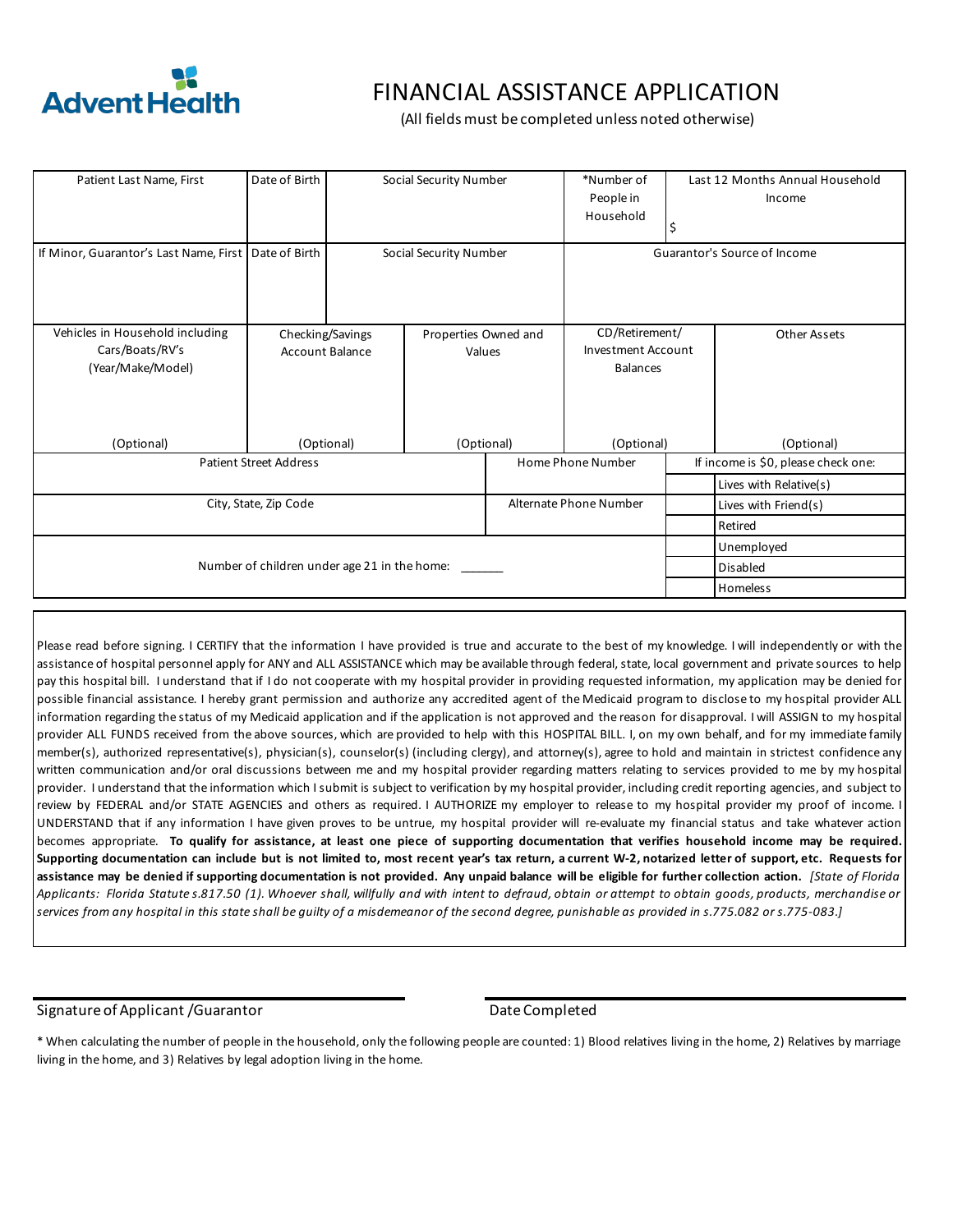| For Office Use Only                    |           |            |                    |                      |  |  |
|----------------------------------------|-----------|------------|--------------------|----------------------|--|--|
| Reason for Service                     | GAI       | <b>DOS</b> | <b>Family Size</b> | <b>Total Charges</b> |  |  |
|                                        |           |            |                    |                      |  |  |
| $\Box$<br>1.0x                         | П<br>1.5x | 2.0x<br>H  |                    | <b>25% Rule</b><br>Π |  |  |
| l\$                                    |           |            |                    |                      |  |  |
| Recommendation for account disposition |           |            |                    |                      |  |  |
| <b>Finance Committee Disposition</b>   |           |            |                    |                      |  |  |
|                                        |           |            |                    |                      |  |  |
|                                        |           |            |                    |                      |  |  |
| Manager                                | Date      | Director   |                    | Date                 |  |  |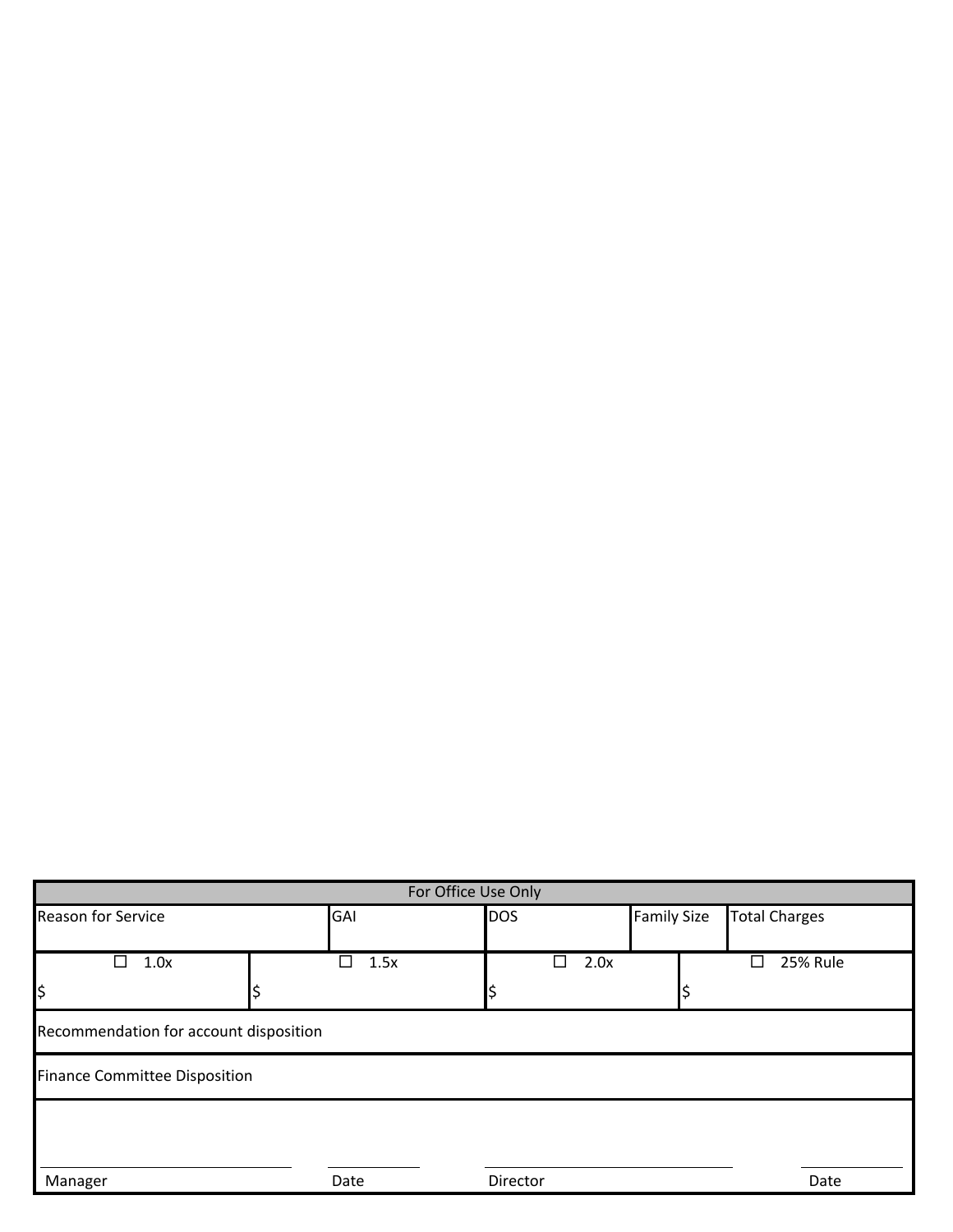#### **Company-Wide**

#### **Financial Assistance CW F 50.1**

| <b>Purpose</b> | AdventHealth (AH) is committed to excellence in providing high quality<br>health care while serving the diverse needs of those living within our<br>service area. AH is dedicated to the view that emergency or other non-<br>elective medically necessary care should be accessible to all, regardless<br>of age, gender, geographic location, cultural background, physical<br>mobility, or ability to pay. AH is committed to providing health care<br>services and acknowledges that in some cases an individual will not be<br>financially able to pay for the services received. This policy is intended<br>to comply with Section 501(r) of the Internal Revenue Code and the<br>regulations promulgated thereunder and shall be interpreted and applied<br>in accordance with such regulations. This policy has been adopted by<br>the governing body of each AH hospital facility in accordance with the<br>regulations under Section 501(r). |
|----------------|--------------------------------------------------------------------------------------------------------------------------------------------------------------------------------------------------------------------------------------------------------------------------------------------------------------------------------------------------------------------------------------------------------------------------------------------------------------------------------------------------------------------------------------------------------------------------------------------------------------------------------------------------------------------------------------------------------------------------------------------------------------------------------------------------------------------------------------------------------------------------------------------------------------------------------------------------------|
|                | AH provides emergency or other non-elective medically necessary care<br>to individual patients without discrimination regardless of their ability to<br>pay, ability to qualify for financial assistance, or the availability of third-<br>party coverage. In the event that third-party coverage is not available,<br>an allocation is made each year for funds to be available for financial<br>assistance. Wherever possible, a determination of eligibility for financial<br>assistance will be initiated prior to, or at the time of admission, by the<br>financial counselor. This policy identifies those circumstances when an<br>AH hospital organization or a substantially-related entity (a partnership<br>providing emergency or other medically necessary care in which the AH<br>hospital organization has an ownership interest) should provide care<br>without charge based on the financial need of the individual.                  |
|                | The financial assistance policy provides guidelines for financial<br>assistance to eligible self-pay individual patients and eligible individual<br>patients with balances after insurance receiving emergency or other<br>non-elective medically necessary services based on financial need.<br>This financial assistance policy also provides guidelines for amounts that<br>may be charged to all self-pay patients who receive medically necessary<br>services. Financial assistance discounts based upon financial need will<br>not be provided for elective procedures, except as may be determined in<br>the sole discretion of the AH hospital facility on a case-by-case basis.                                                                                                                                                                                                                                                               |
|                | Non-elective services are defined as a medical condition that<br>without immediate attention:                                                                                                                                                                                                                                                                                                                                                                                                                                                                                                                                                                                                                                                                                                                                                                                                                                                          |
|                | Places the health of the individual in serious jeopardy<br>Causes serious impairment to bodily functions or serious<br>٠<br>dysfunction to a bodily organ.                                                                                                                                                                                                                                                                                                                                                                                                                                                                                                                                                                                                                                                                                                                                                                                             |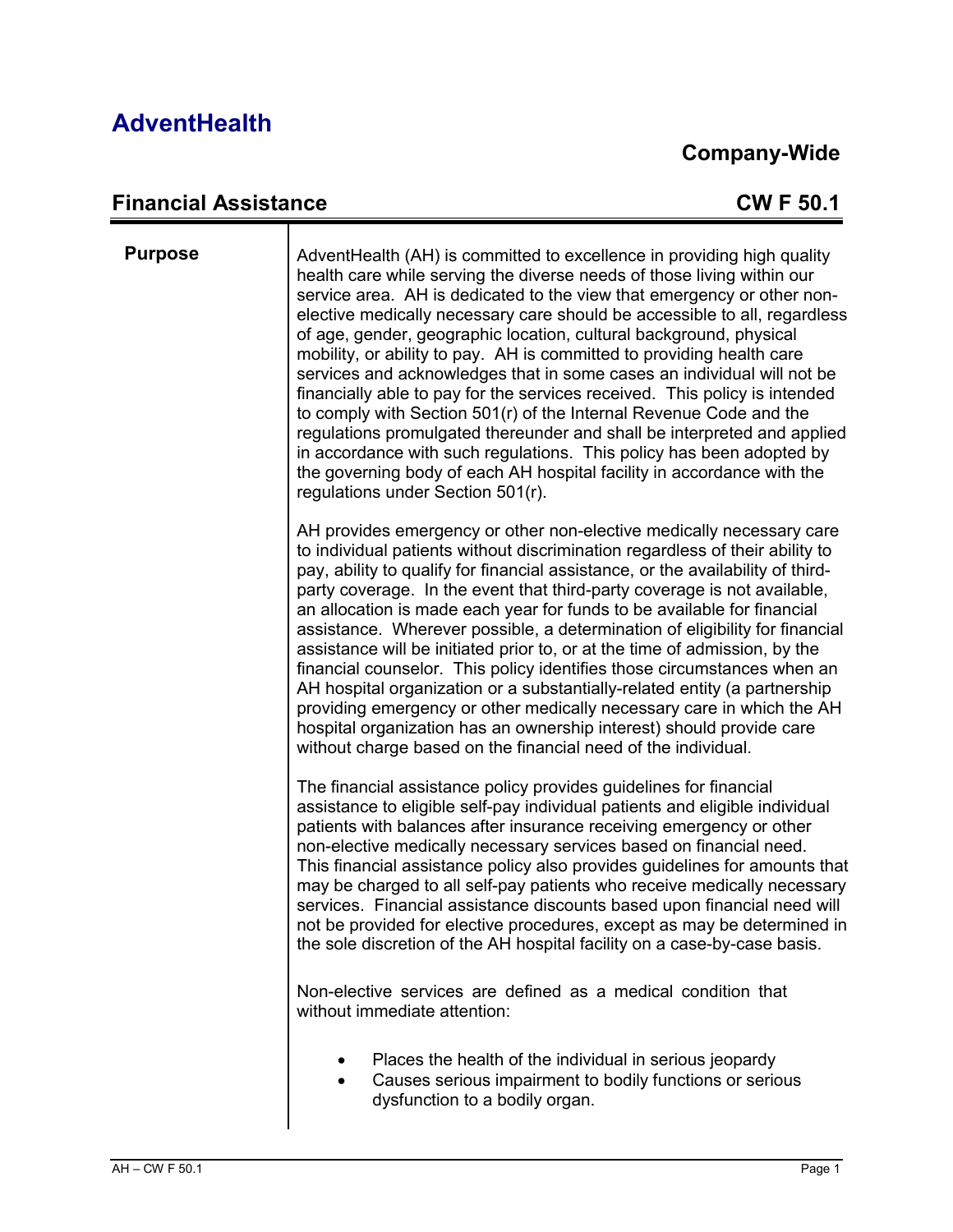| <b>Financial Assistance</b> | <b>CWF50.1</b>                                                                                                                                                                                                                                                                                                                                                                                                                                                                                                                                                             |
|-----------------------------|----------------------------------------------------------------------------------------------------------------------------------------------------------------------------------------------------------------------------------------------------------------------------------------------------------------------------------------------------------------------------------------------------------------------------------------------------------------------------------------------------------------------------------------------------------------------------|
|                             | Patients types assumed to be covered by this definition include, but are<br>not limited to:                                                                                                                                                                                                                                                                                                                                                                                                                                                                                |
|                             | <b>Emergency Department Outpatients</b><br>٠<br><b>Emergency Department Admissions</b><br>$\bullet$<br>IP/OP follow-up related to previous Emergency visit.<br>$\bullet$                                                                                                                                                                                                                                                                                                                                                                                                   |
| <b>Policy</b>               | Please see the Addendum to this Policy for a listing of all providers,<br>other than the AH hospital facility, that deliver emergency or other<br>medically necessary care at the AH hospital facility, and specifies which<br>providers are covered by this Financial Assistance Policy and which are<br>not. The listing of providers contained in the Addendum to the Policy<br>can be accessed on-line at the AH hospital facility's website. A paper<br>copy can be obtained free of charge from the AH hospital facility's<br>Patient Financial Services Department. |
|                             | The provider listing is updated quarterly to add new or missing<br>information, correct erroneous information, and delete obsolete<br>information. The date of the most recent update is included on the<br>provider listing.                                                                                                                                                                                                                                                                                                                                              |
|                             | An AH hospital facility may list names of individual doctors, practice<br>groups, or any other entities that provide emergency or medically<br>necessary care in the AH hospital facility by the name used either to<br>contract with the hospital or to bill patients for care provided.                                                                                                                                                                                                                                                                                  |
|                             | А.<br>Emergency or non-elective medically necessary care may be<br>considered for financial assistance if a patient presents with any of<br>the following conditions:                                                                                                                                                                                                                                                                                                                                                                                                      |
|                             | 1.<br>No third-party coverage is available.                                                                                                                                                                                                                                                                                                                                                                                                                                                                                                                                |
|                             | 2.<br>Patient is already eligible for assistance (e.g. Medicaid), but<br>the particular services are not covered.                                                                                                                                                                                                                                                                                                                                                                                                                                                          |
|                             | 3.<br>Medicare or Medicaid benefits have been exhausted and the<br>patient has no further ability to pay.                                                                                                                                                                                                                                                                                                                                                                                                                                                                  |
|                             | 4.<br>Patient is insured but qualifies for assistance based upon<br>financial need with respect to the individual's balance after<br>insurance.                                                                                                                                                                                                                                                                                                                                                                                                                            |
|                             | 5 <sub>1</sub><br>Patient meets local and/or state charity requirements.                                                                                                                                                                                                                                                                                                                                                                                                                                                                                                   |
|                             | 6.<br>Patients may apply for financial assistance in accordance with<br>the guidelines set forth in this Policy.                                                                                                                                                                                                                                                                                                                                                                                                                                                           |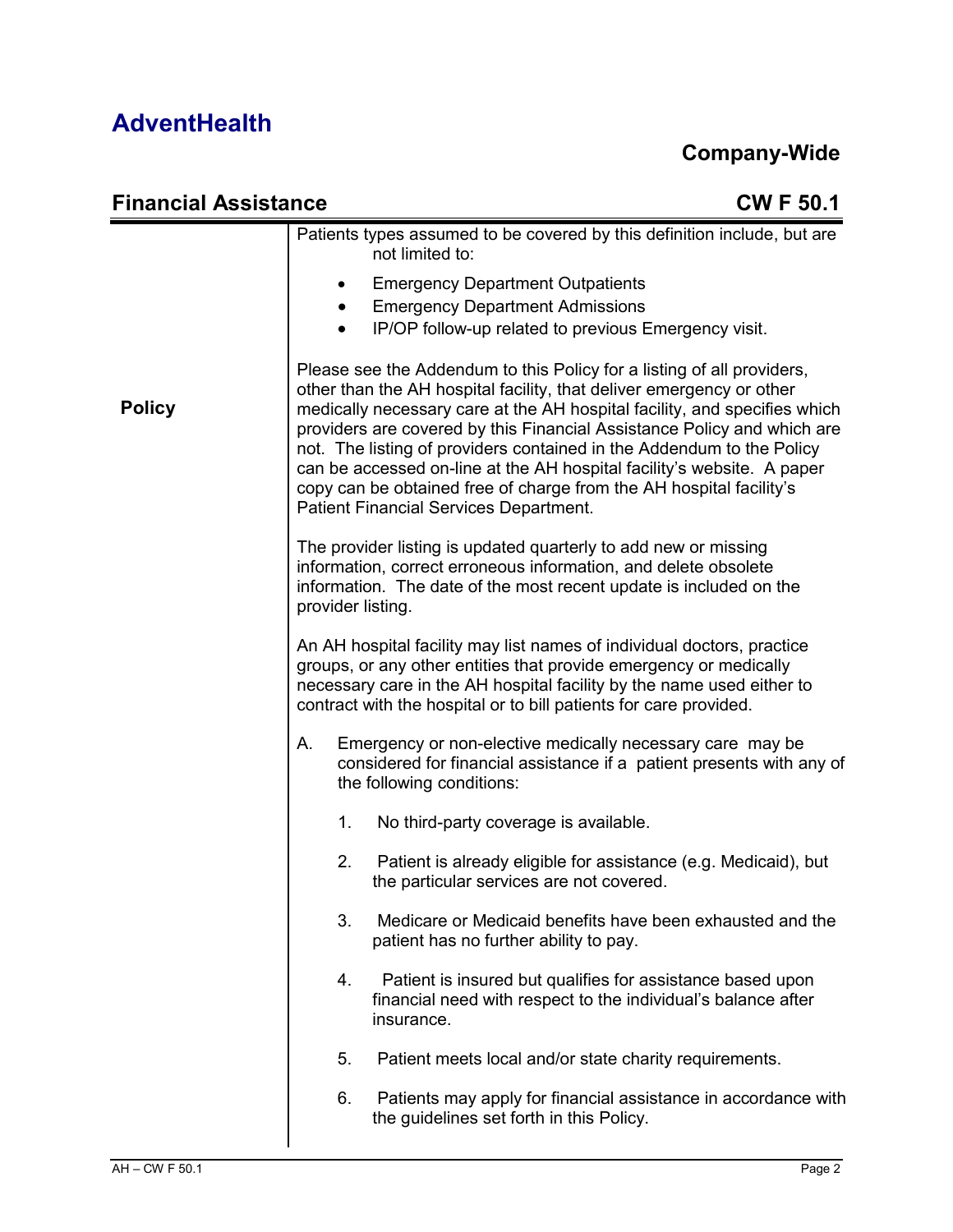#### **Company-Wide**

#### **Financial Assistance CW F 50.1** B. Financial Assistance Policies, Financial Assistance Application Forms, and Plain Language Summaries of the Financial Assistance Policies are transparent and available to the individuals served at any point in the care continuum in languages that are appropriate for the AH service area in compliance with the Language Assistance Services Act and in the primary languages of any populations with limited proficiency in English that constitute the lesser of 1,000 individuals or 5% of the members of the community served by the AH hospital facility (limited proficiency in English populations meeting the criteria above will be referred to hereafter in this policy as the LEP defined populations). 1. Website: AH hospital facilities will prominently and conspicuously post complete and current versions of the following on their respective websites: a. Financial Assistance Policy (FAP) b. Financial Assistance Application Form (FAA Form) c. Plain Language Summary of the Financial Assistance Policy (PLS) d. Contact information for AH facility Financial Counselors. 2. The website will indicate that a copy of the FAP, FAA Form, and PLS is available and how to obtain such copies in the primary languages of the LEP defined populations. 3. Signage will be conspicuously displayed in public locations in AH hospital facilities including all points of admission and registration areas, including the Emergency Department. All signage denoting that financial assistance may be available will contain the following elements: e. The hospital facility's website address where the FAP, PLS, and the FAA Form can be accessed f. The telephone number and physical location (room number) that individuals can call or visit to obtain copies of the FAP, FAA Form or PLS or to obtain more information about the FAP, PLS, or the application process.

4. Contact information for how and where individuals that are

members of the LEP defined populations may obtain copies of the FAP, FAA Form, and PLS. Each AH hospital facility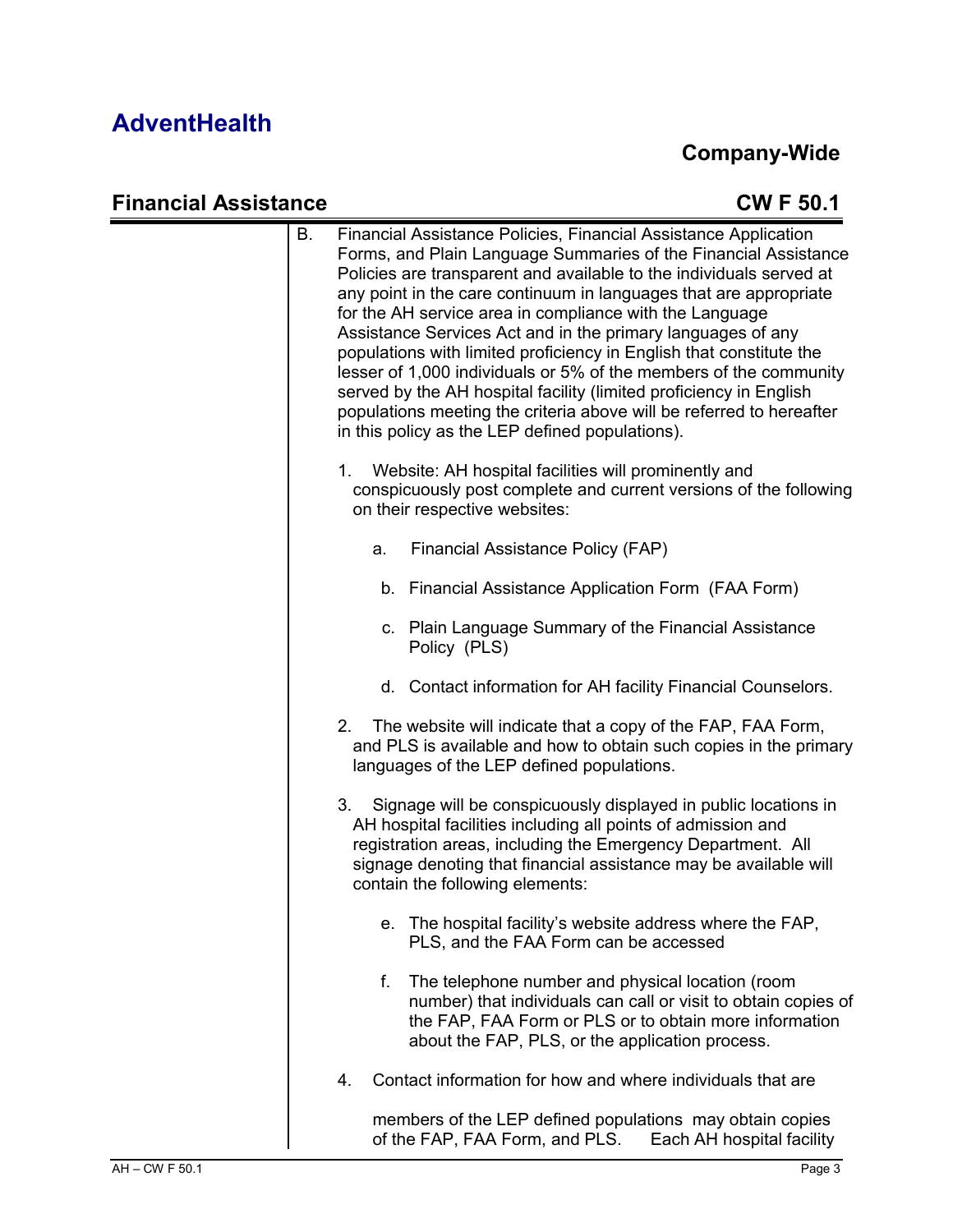#### **Company-Wide**

#### **Financial Assistance CW F 50.1** will make paper copies of the FAP, FAA Form and the PLS available upon request and without charge, both in public locations in the hospital facility (including the Emergency Department and all admission and registration areas) and by mail. Paper copies will be available in English and in the primary languages of any LEP defined populations. A paper copy of the PLS will be offered to patients as part of the intake or discharge process. 5. Financial Counselor Visits: Financial counselors will seek to provide personal financial counseling to all individuals admitted to an AH hospital who are classified as self-pay. Interpreters will be used, as indicated, to allow for meaningful communication with individuals who have limited English proficiency. Financial assistance eligibility criteria and discount information will be made available. 6. The PLS should be distributed to members of the community served by the AH hospital facility in a manner reasonably calculated to reach those members of the community who are most likely to require financial assistance. An example would be the distribution of copies of the PLS to organizations in the community that address the health needs of low-income populations. C. AH and the individuals served each hold accountability for the general processes related to the provision of financial assistance. 1. AH Responsibilities: a. AH has a financial assistance policy to evaluate and determine an individual's eligibility for financial assistance. b. AH has a means of widely publicizing and communicating the availability of financial assistance to all individuals in a manner that promotes full participation by the individual. c. AH workforce members in Patient Financial Services and Registration areas understand the AH financial assistance policy and are able to direct questions regarding the policy to the proper hospital representatives. d. AH requires all contracts with third party agents who collect bills on behalf of AH to include legally binding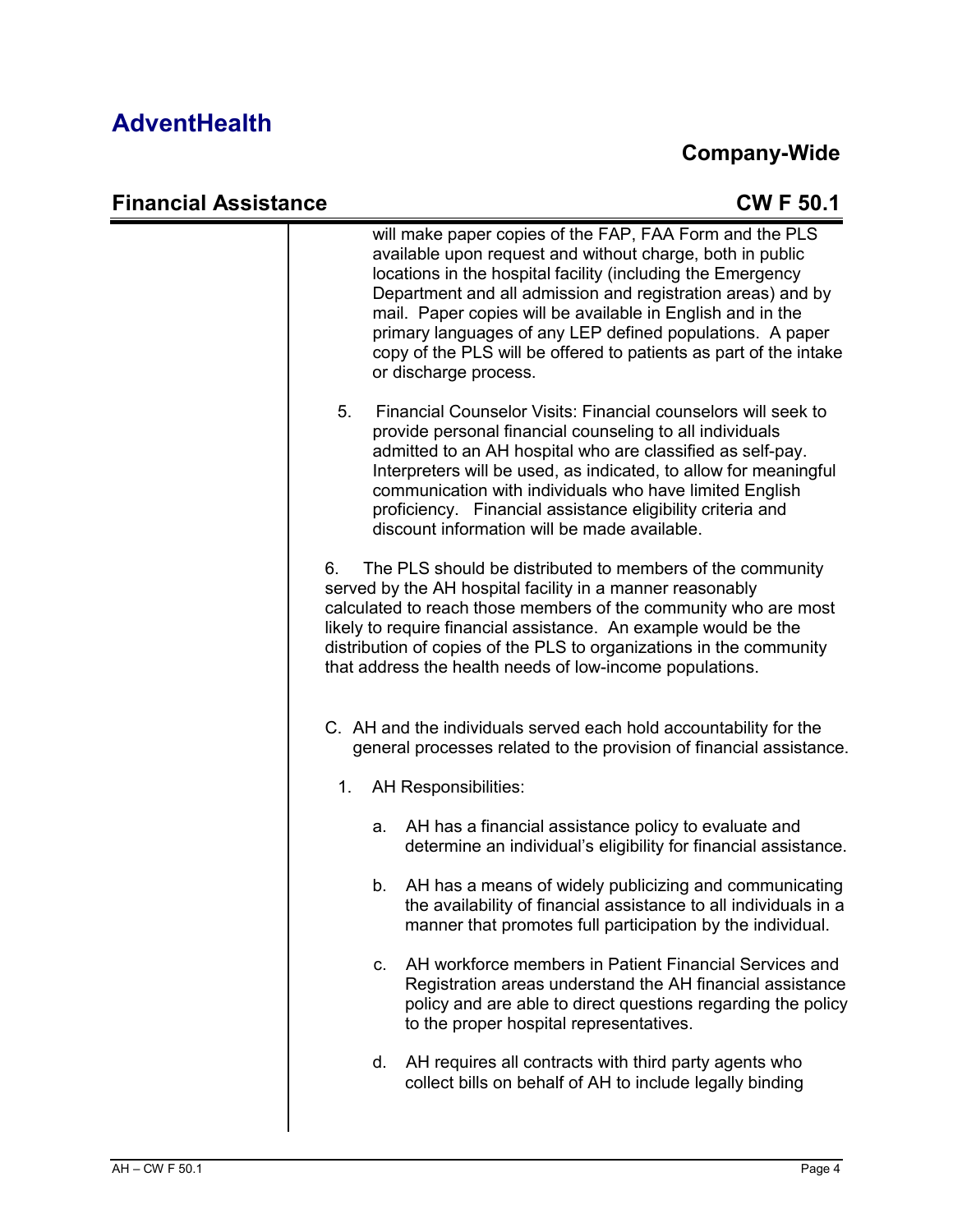| <b>Financial Assistance</b> |    | <b>CWF50.1</b>                                                                                                                                                                                                                                                                                                                                              |
|-----------------------------|----|-------------------------------------------------------------------------------------------------------------------------------------------------------------------------------------------------------------------------------------------------------------------------------------------------------------------------------------------------------------|
|                             |    | written contract provisions that provide that these<br>agents will follow AH financial assistance policies.                                                                                                                                                                                                                                                 |
|                             | е. | The AH Revenue Cycle Department provides<br>organizational oversight for the provision of financial<br>assistance and the policies/processes that govern the<br>financial assistance and billing and collection processes.                                                                                                                                  |
|                             | f. | After receiving the individual's request for financial<br>assistance, AH notifies the individual of the eligibility<br>determination within a reasonable period of time.                                                                                                                                                                                    |
|                             | g. | AH provides options for payment arrangements.                                                                                                                                                                                                                                                                                                               |
|                             | h. | AH upholds and honors individuals' right to appeal<br>decisions and seek reconsideration.                                                                                                                                                                                                                                                                   |
|                             | i. | AH maintains (and requires billing contractors to<br>maintain) documentation that supports the offer,<br>application for, and provision of financial assistance for a<br>minimum period of seven years.                                                                                                                                                     |
|                             | j. | AH will periodically review and incorporate federal<br>poverty guidelines for updates published by the United<br>States Department of Health and Human Services.                                                                                                                                                                                            |
|                             |    | 2. Individual Patient Responsibilities                                                                                                                                                                                                                                                                                                                      |
|                             | a. | To be considered for a 100% reduction in charges under<br>the financial assistance policy, the individual must<br>cooperate with AH to provide the information and<br>documentation necessary to apply for other existing<br>financial resources that may be available to pay for<br>healthcare, such as Medicare, Medicaid, third-party<br>liability, etc. |
|                             | b. | To be considered for a 100% reduction in charges under<br>the financial assistance policy, the individual must provide<br>AH with financial and other information needed to<br>determine eligibility (this includes completing the required<br>application forms and cooperating fully with the<br>information gathering and assessment process).           |
|                             | C. | A self-pay patient who is not eligible for a 100% reduction<br>in charges based upon financial need will be billed no                                                                                                                                                                                                                                       |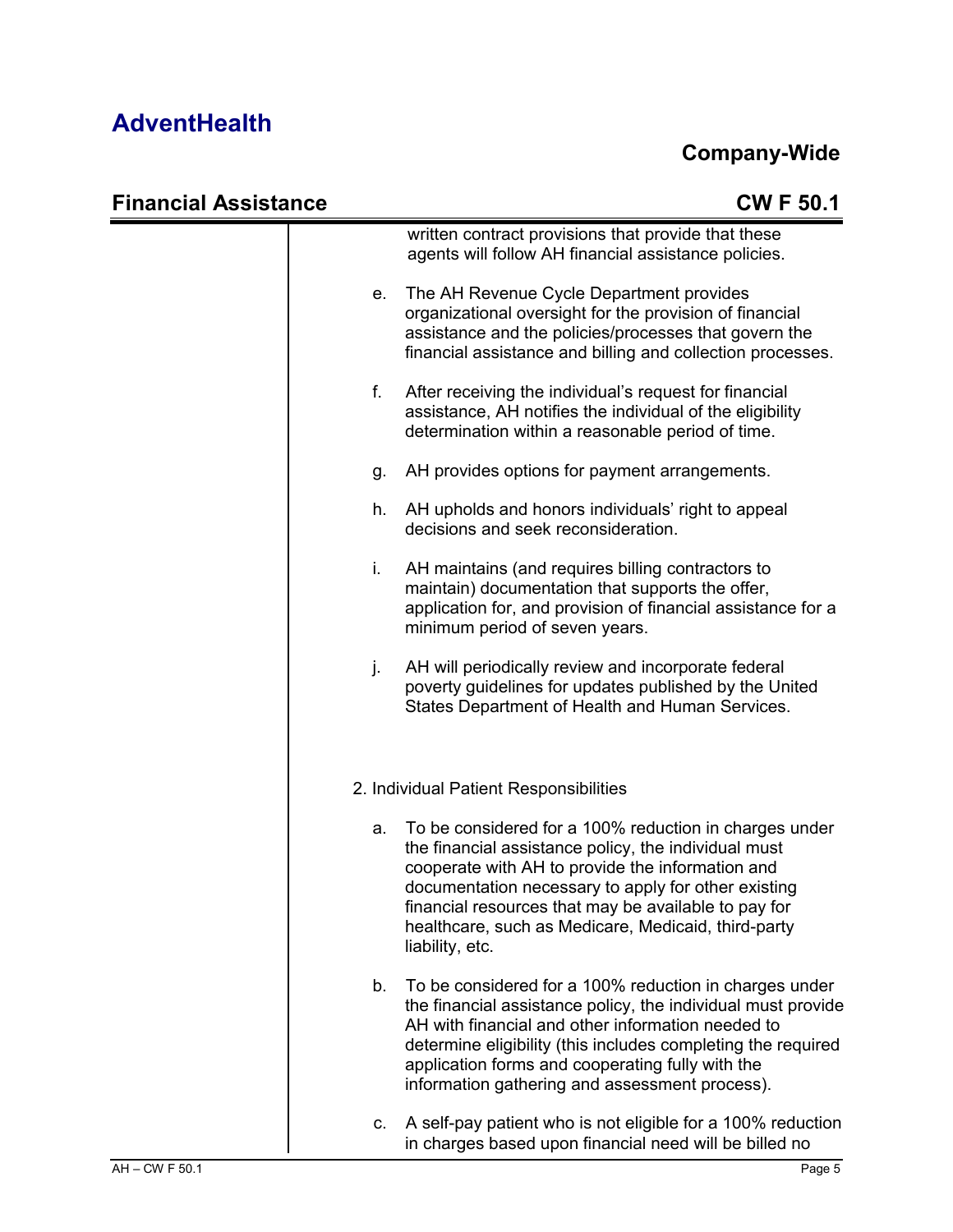| <b>Financial Assistance</b> | <b>CWF50.1</b>                                                                                                                                                                                                                                                                                                                                                                                                                                                                                                              |
|-----------------------------|-----------------------------------------------------------------------------------------------------------------------------------------------------------------------------------------------------------------------------------------------------------------------------------------------------------------------------------------------------------------------------------------------------------------------------------------------------------------------------------------------------------------------------|
|                             | more than the amount generally billed to individuals who<br>have insurance covering such care and will cooperate<br>with the hospital to establish a reasonable payment plan.                                                                                                                                                                                                                                                                                                                                               |
|                             | A self-pay patient who does not qualify for a 100%<br>d.<br>reduction in charges based upon financial need must<br>make good faith efforts to honor the payment plans for<br>their hospital bills. The individual is responsible to<br>promptly notify AH of any change in financial situation so<br>that the impact of this change may be evaluated against<br>financial assistance policies governing the provision of<br>financial assistance, their hospital bills or provisions of<br>payment plans.                   |
|                             | D. Financial assistance eligibility determinations and the process of<br>applying for financial assistance will be equitable, consistent, and<br>timely.                                                                                                                                                                                                                                                                                                                                                                    |
|                             | 1. Identification of Potentially Eligible Individuals. Requests for<br>financial assistance will be honored up to 240 days after the<br>date the first post-discharge billing statement is remitted to the<br>individual either by mail or electronic bill presentment.                                                                                                                                                                                                                                                     |
|                             | Registration and pre-registration processes promote<br>a.<br>identification of individuals in need of financial assistance.                                                                                                                                                                                                                                                                                                                                                                                                 |
|                             | Financial counselors will make best efforts to contact all<br>b.<br>self pay inpatients during the course of their stay or at time<br>of discharge.                                                                                                                                                                                                                                                                                                                                                                         |
|                             | The AH hospital facility's PLS will be offered along with<br>C.<br>the FAA Form to every individual upon intake or upon<br>discharge from the hospital facility.                                                                                                                                                                                                                                                                                                                                                            |
|                             | A conspicuous written notice will be included on all billing<br>d.<br>statements that notifies and informs recipients about the<br>availability of financial assistance under the AH hospital<br>facility's FAP and includes the following: 1) the telephone<br>number of the AH hospital facility's office or department<br>that can provide information about the FAP and the<br>financial assistance application process; and 2) the web-<br>site address where copies of the FAP, FAA Form, and PLS<br>may be obtained. |
|                             | Reasonable attempts will be made to orally notify<br>е.<br>individuals about the AH hospital facility's FAP and how                                                                                                                                                                                                                                                                                                                                                                                                         |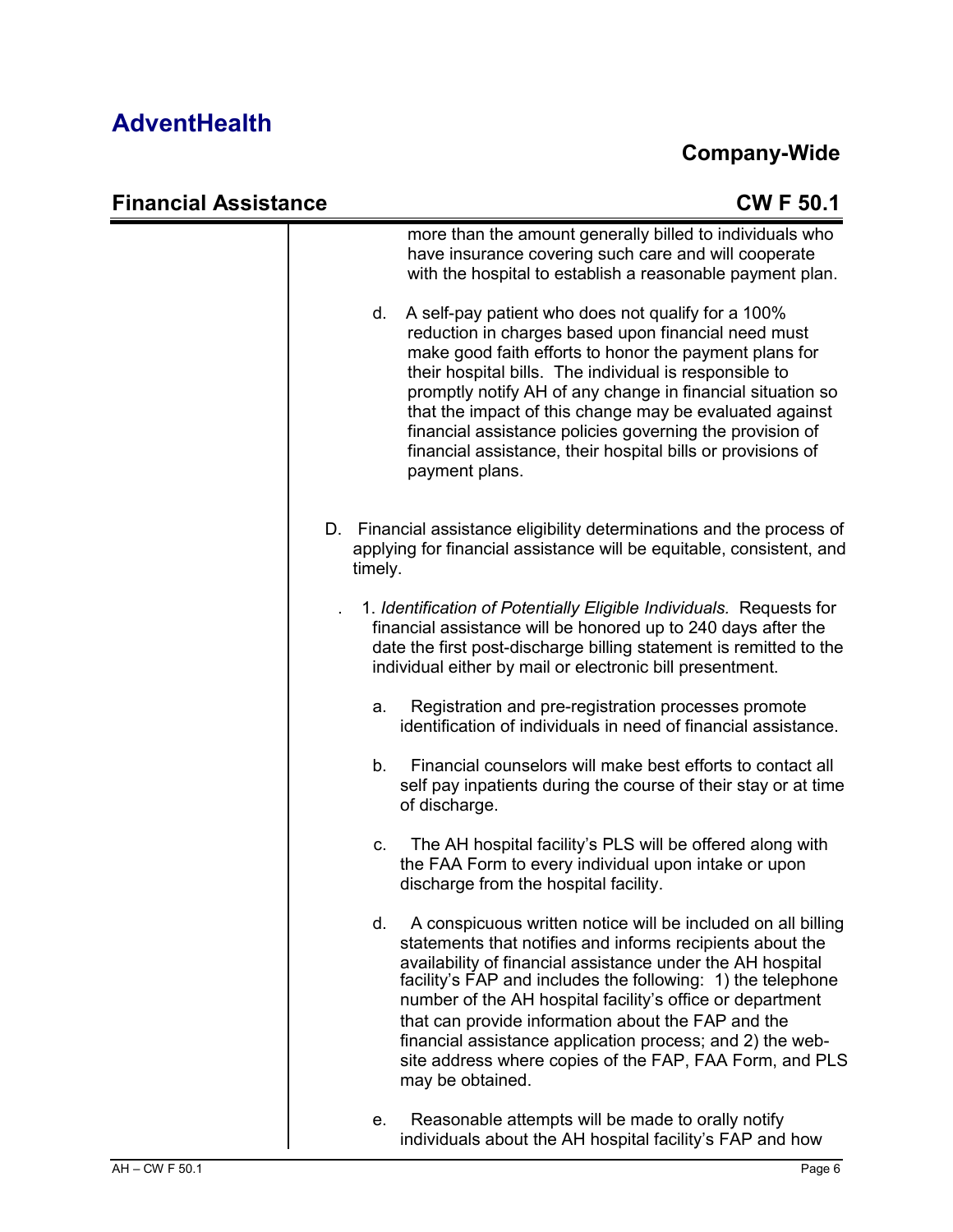| <b>Financial Assistance</b> | <b>CWF50.1</b>                                                                                                                                                                                                                                                                                                                                                                                                                                                                                                                                                                                                                                                                                                                                                                                                                                   |
|-----------------------------|--------------------------------------------------------------------------------------------------------------------------------------------------------------------------------------------------------------------------------------------------------------------------------------------------------------------------------------------------------------------------------------------------------------------------------------------------------------------------------------------------------------------------------------------------------------------------------------------------------------------------------------------------------------------------------------------------------------------------------------------------------------------------------------------------------------------------------------------------|
|                             | the individual may obtain assistance with the FAA Form<br>and process.                                                                                                                                                                                                                                                                                                                                                                                                                                                                                                                                                                                                                                                                                                                                                                           |
|                             | f.<br>The individual will be provided with at least one written<br>notice (notice of actions that may be taken), along with a<br>copy of the PLS, that notifies and informs the individual<br>that financial assistance is available for eligible individuals<br>and states that the hospital may take action to report<br>adverse information about the individual to consumer<br>credit reporting agencies/credit bureaus or engage in<br>other specified extraordinary collection actions if the<br>individual does not submit a FAA Form or pay the amount<br>due by a specified deadline. This deadline cannot be<br>earlier than 120 days after the first post-discharge billing<br>statement is sent to the individual. The notice must be<br>provided to the individual at least 30 days before the<br>deadline specified in the notice. |
|                             | 2. Requests for Financial Assistance. Requests for financial<br>assistance may be received from multiple sources (including<br>the patient, a family member, a community organization, a<br>church, a collection agency, caregiver, Administration, etc.).                                                                                                                                                                                                                                                                                                                                                                                                                                                                                                                                                                                       |
|                             | Requests received from third parties will be directed to a<br>a.<br>financial counselor.                                                                                                                                                                                                                                                                                                                                                                                                                                                                                                                                                                                                                                                                                                                                                         |
|                             | The financial counselor will work with the third party to<br>b.<br>provide resources available to assist the individual in the<br>application process.                                                                                                                                                                                                                                                                                                                                                                                                                                                                                                                                                                                                                                                                                           |
|                             | Upon request, an estimated charges letter will be provided<br>C.<br>to individuals who request a written description of<br>estimated charges.                                                                                                                                                                                                                                                                                                                                                                                                                                                                                                                                                                                                                                                                                                    |
|                             | 3. Eligibility Criteria                                                                                                                                                                                                                                                                                                                                                                                                                                                                                                                                                                                                                                                                                                                                                                                                                          |
|                             | To be eligible for a 100% reduction from applicable<br>a.<br>charges (i.e. full write-off for self-pay patients and full write-<br>off of the patient responsibility portion of charges after<br>insurance) the individual's household income must be at or<br>below 200% of the current Federal Poverty Guidelines.<br>Self-pay patients with household incomes that exceed<br>200% of the current Federal Poverty Guidelines will be<br>charged no more than the amount generally billed to<br>individuals who have insurance covering such care.                                                                                                                                                                                                                                                                                              |
|                             |                                                                                                                                                                                                                                                                                                                                                                                                                                                                                                                                                                                                                                                                                                                                                                                                                                                  |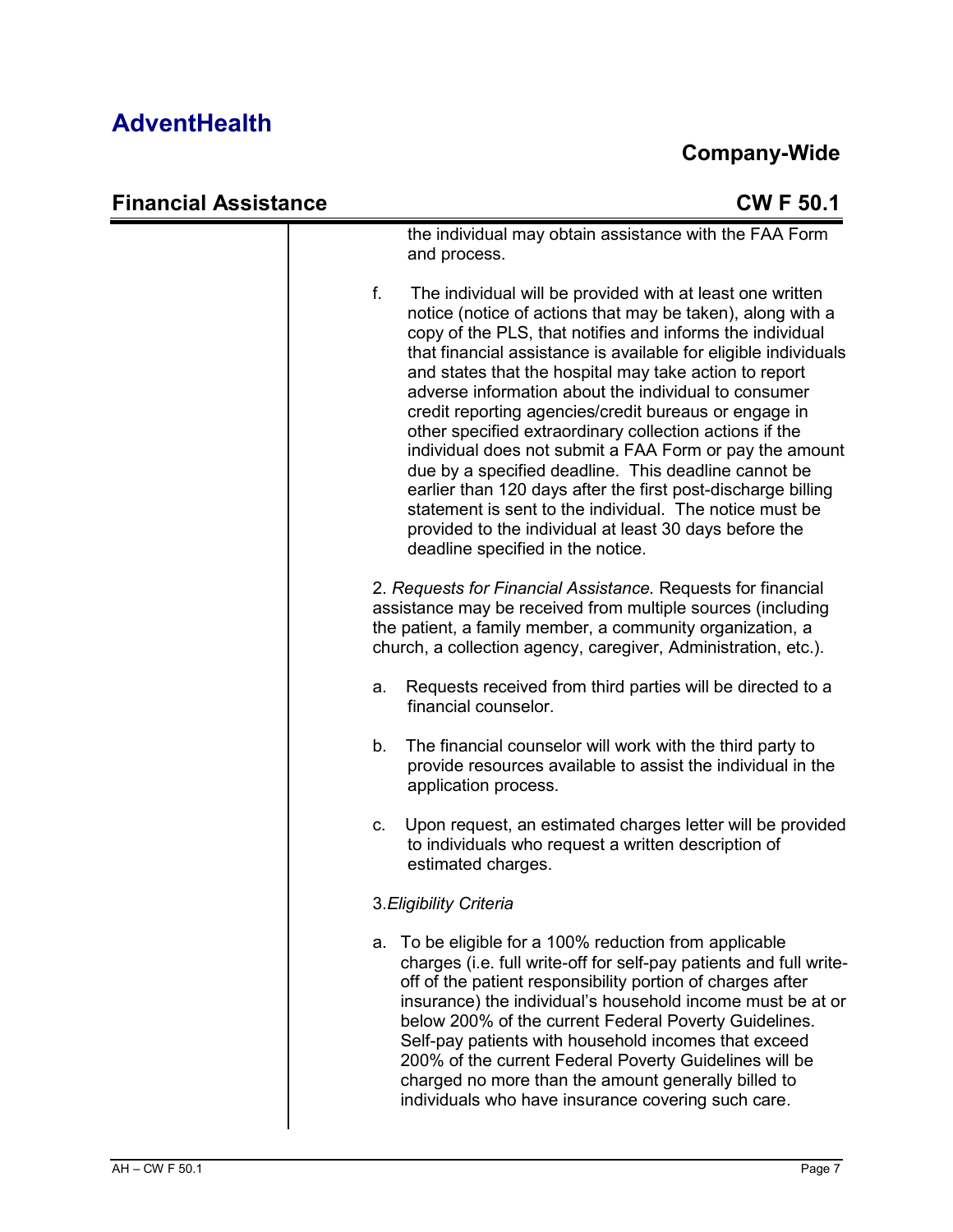# **Company-Wide**

| <b>Financial Assistance</b> |             | <b>CWF50.1</b>                                                                                                                                                                                                                                                                                                                                                                                                                                                                                                                                                                                                                                                                                                                                                                                                                                                                                                                 |
|-----------------------------|-------------|--------------------------------------------------------------------------------------------------------------------------------------------------------------------------------------------------------------------------------------------------------------------------------------------------------------------------------------------------------------------------------------------------------------------------------------------------------------------------------------------------------------------------------------------------------------------------------------------------------------------------------------------------------------------------------------------------------------------------------------------------------------------------------------------------------------------------------------------------------------------------------------------------------------------------------|
|                             |             | b. The amount charged to any FAP-eligible individual for<br>emergency or all other medically necessary care will be<br>based on amounts generally billed (AGB) to individuals who<br>have insurance covering such care at each specific AH<br>Each AH hospital facility will determine its AGB<br>hospital.<br>by determining an AGB percentage and multiplying that<br>percentage by the gross charges for the services provided<br>to the individual. All AH hospital facilities will utilize the<br>look-back method as described in<br>§1.501(r)-5(b)(3) to determine AGB. Individuals can<br>contact a member of the relevant AH hospital's Patient<br>Financial Services team at a telephone number shown on<br>an attachment to this policy to obtain a free written<br>information sheet stating the relevant AH hospital facility's<br>AGB percentage and an explanation of how the AGB<br>percentage was determined. |
|                             | $c_{\cdot}$ | Charges to an individual eligible for financial assistance<br>under the AH hospital facility's FAP for any medical<br>services will be less than the gross charges for that care.                                                                                                                                                                                                                                                                                                                                                                                                                                                                                                                                                                                                                                                                                                                                              |
|                             |             | d. If the 200% maximum financial assistance threshold needs<br>to be expanded for market-specific conditions (including<br>competition and public relations), the entity's representative<br>is to present the exception to the AdventHealth Senior<br>Hospital Finance Group (SHFG) Committee for approval.                                                                                                                                                                                                                                                                                                                                                                                                                                                                                                                                                                                                                   |
|                             |             | e. In addition to an income level evaluation as outlined above,<br>an optional asset means test may also be applied to<br>determine eligibility for financial assistance. An asset test<br>is mandatory for Medicare patients only. An asset test for<br>non-Medicare patients is optional. For the purposes of this<br>policy, the amount of patient responsibility is 100% of the<br>patient portion not to exceed the GREATER of: 1) Seven<br>percent (7%) of Available Assets or 2) Required payment<br>per the Financial Assistance Policy. "Available Assets" is<br>defined as cash, cash equivalents and non-retirement<br>investments.                                                                                                                                                                                                                                                                                 |
|                             | f.          | When determining an individual's income, the following<br>terms apply:                                                                                                                                                                                                                                                                                                                                                                                                                                                                                                                                                                                                                                                                                                                                                                                                                                                         |
|                             |             | i. Household size and income includes all members<br>of the immediate family and other dependents in<br>the household as follows:                                                                                                                                                                                                                                                                                                                                                                                                                                                                                                                                                                                                                                                                                                                                                                                              |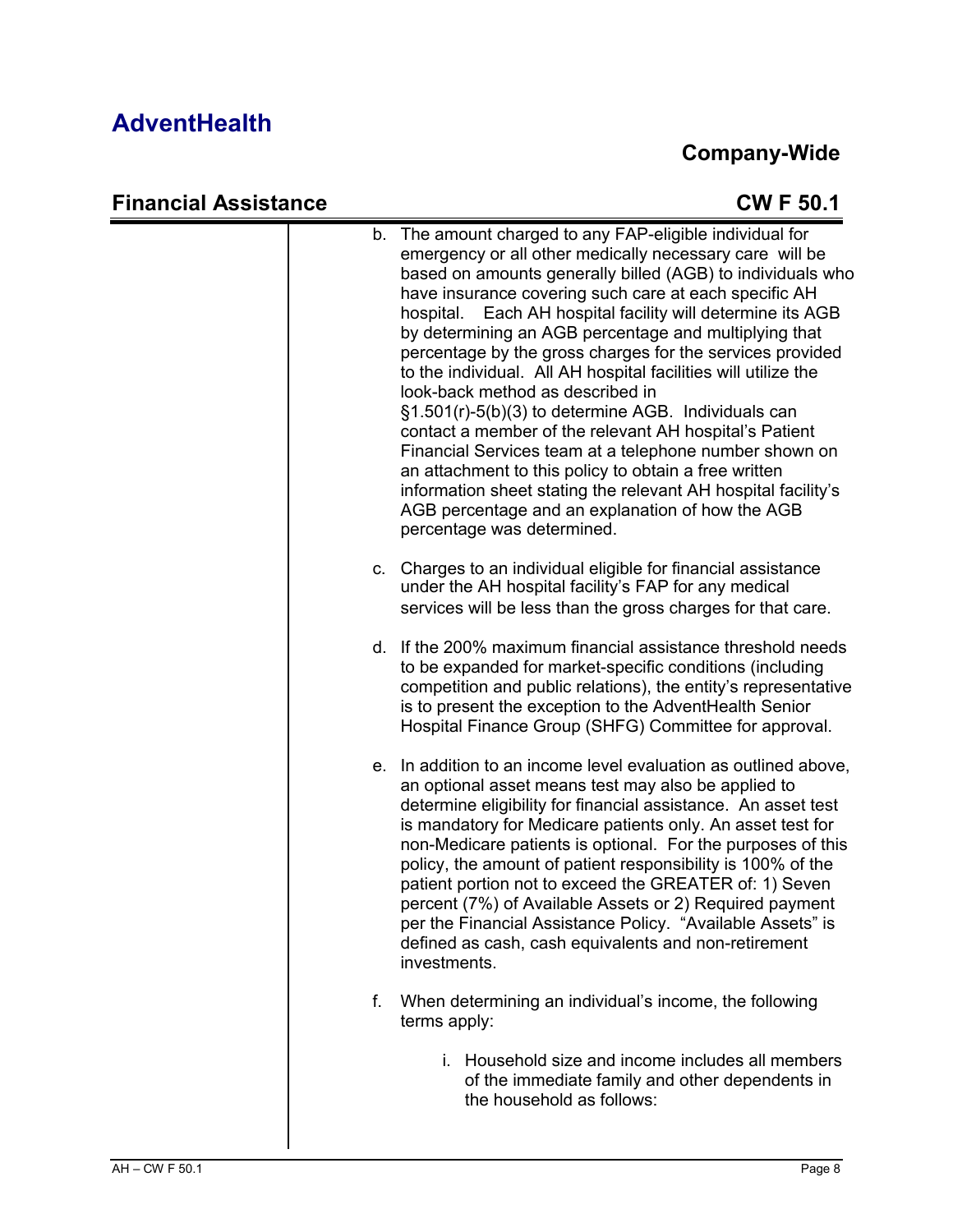#### **Company-Wide**

|    | 1. An adult and, if married, a spouse.<br>Any natural or adopted minor children of the<br>2.<br>adult or spouse.<br>3. Any minor for whom the adult or spouse has<br>been given the legal responsibility by a court.<br>4. Any student over 18 years old, dependent on<br>the family for over 50% support (current tax<br>return of the responsible adult is required).<br>5. Any other persons dependent on the family's<br>income for over 50% support (current tax<br>return of the responsible adult is required). |
|----|------------------------------------------------------------------------------------------------------------------------------------------------------------------------------------------------------------------------------------------------------------------------------------------------------------------------------------------------------------------------------------------------------------------------------------------------------------------------------------------------------------------------|
| g. | Income can be verified by using a personal financial<br>statement or by obtaining copies of that applicant's most<br>recent Form W-2, most recent Form 1040, bank<br>statements or any other form of documentation that<br>supports reported income.                                                                                                                                                                                                                                                                   |
|    | h. Documentation supporting income verification and<br>Available Assets is to be maintained in patient files for<br>future reference.                                                                                                                                                                                                                                                                                                                                                                                  |
| i. | A credit report may be generated for the purpose of<br>identifying additional expense, obligations and income to<br>assist in developing a full understanding of the individual's<br>financial circumstances. A third party scoring tool may be<br>used to justify financial assistance eligibility.                                                                                                                                                                                                                   |
| j. | Financial assistance application forms will be considered<br>up to 240 days after the first post-discharge billing<br>statement is remitted to the patient or when a change in<br>patient financial status is determined. A financial<br>assistance application will not need to be repeated for<br>dates of service incurred up to three (3) months after the<br>last date of application approval.                                                                                                                   |
|    | k. Presumptive eligibility: Individuals who are uninsured and<br>are represented by one or more of the following may be<br>considered eligible for the most generous financial<br>assistance in the absence of a completed Financial<br><b>Assistance Application Form:</b>                                                                                                                                                                                                                                            |
|    | Individual is homeless;<br>Individual is deceased and has no known estate<br>able to pay hospital debts;<br>Individual is incarcerated for a felony;                                                                                                                                                                                                                                                                                                                                                                   |

#### • Individual is incarcerated for a felony;

#### **Financial Assistance CW F 50.1**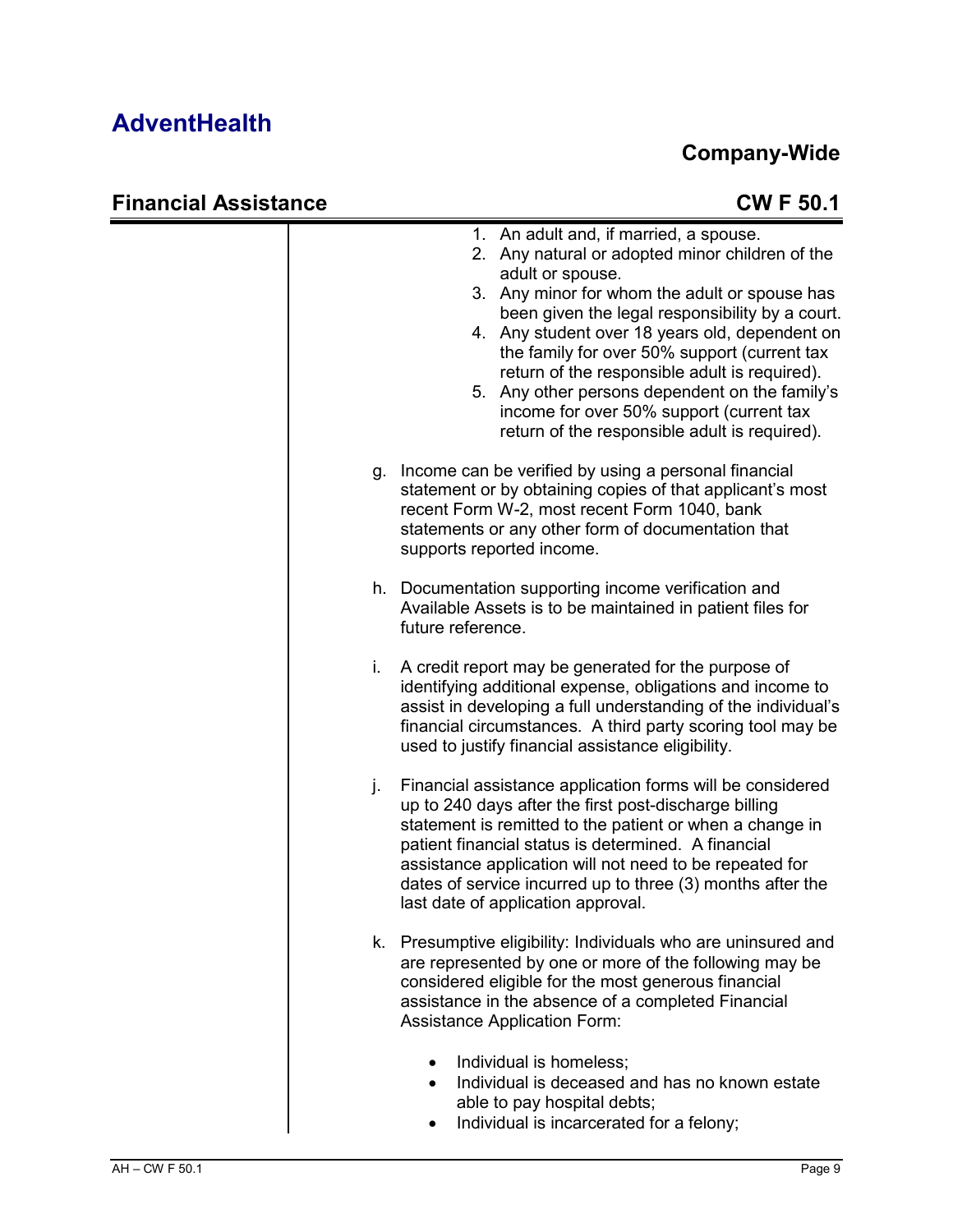#### **Company-Wide**

|  | <b>Financial Assistance</b> |
|--|-----------------------------|
|--|-----------------------------|

| stance | <b>CWF 50.1</b>                                                                                                                                                                                                                                                                                                                                                                                                                                                                                                                                                                                                                                                                                                                                                                                                                                                                                                                                                                                                                                                                                                                                                                                                                                                                                                                                                                                        |
|--------|--------------------------------------------------------------------------------------------------------------------------------------------------------------------------------------------------------------------------------------------------------------------------------------------------------------------------------------------------------------------------------------------------------------------------------------------------------------------------------------------------------------------------------------------------------------------------------------------------------------------------------------------------------------------------------------------------------------------------------------------------------------------------------------------------------------------------------------------------------------------------------------------------------------------------------------------------------------------------------------------------------------------------------------------------------------------------------------------------------------------------------------------------------------------------------------------------------------------------------------------------------------------------------------------------------------------------------------------------------------------------------------------------------|
|        | Individual is currently eligible for Medicaid, but was<br>$\bullet$<br>not at the date of service;<br>Individual is eligible by the State to receive<br>assistance under the Violent Crimes Victims<br>Compensation Act or the Sexual Assault Victims<br>Compensation Act;<br>Individual has a payment risk score of "D" or "E"<br>٠<br>based on the Scorer® application. The Scorer<br>application is a tool that is designed to classify<br>individuals into groups of varying economic means.<br>The scores consist of algorithms that incorporate<br>data from credit bureaus, demographic databases,<br>and hospital specific data to infer and classify<br>individuals into respective economic means<br>categories. In lieu of utilizing the Scorer<br>application, credit bureau scores may also be used<br>to determine presumptive eligibility at the hospital's<br>discretion.<br>Individual was determined to be eligible for financial<br>assistance any time within the previous three-<br>month period beginning after the date the last<br>financial assistance application was approved.<br>For any individual presumed to be eligible for financial<br>assistance in accordance with this policy, the same actions<br>described in this Section D and throughout this policy would<br>apply as if the individual had submitted a completed Financial<br>Assistance Application Form. |
|        | 4. Method for Applying for Financial Assistance                                                                                                                                                                                                                                                                                                                                                                                                                                                                                                                                                                                                                                                                                                                                                                                                                                                                                                                                                                                                                                                                                                                                                                                                                                                                                                                                                        |
|        | a. AH Financial Assistance Application Form. In order to apply<br>for financial assistance, the individual will complete the AH<br>Financial Assistance Application Form. The individual will provide<br>all supporting data required to verify eligibility, including supporting<br>documentation verifying income. See Financial Assistance<br>Implementation Instructions for CWF 50.1 for acceptable forms of<br>documentation.                                                                                                                                                                                                                                                                                                                                                                                                                                                                                                                                                                                                                                                                                                                                                                                                                                                                                                                                                                    |
|        | b. An individual can obtain a copy of the AH Financial Assistance<br>Application Form by accessing it on the AH hospitals' website, by<br>requesting a free copy by mail, by contacting the AH hospitals'<br>Patient Financial Services department, or by requesting a copy in<br>person at any of the AH hospitals' patient admission/registration<br>locations.                                                                                                                                                                                                                                                                                                                                                                                                                                                                                                                                                                                                                                                                                                                                                                                                                                                                                                                                                                                                                                      |

 $\overline{\phantom{a}}$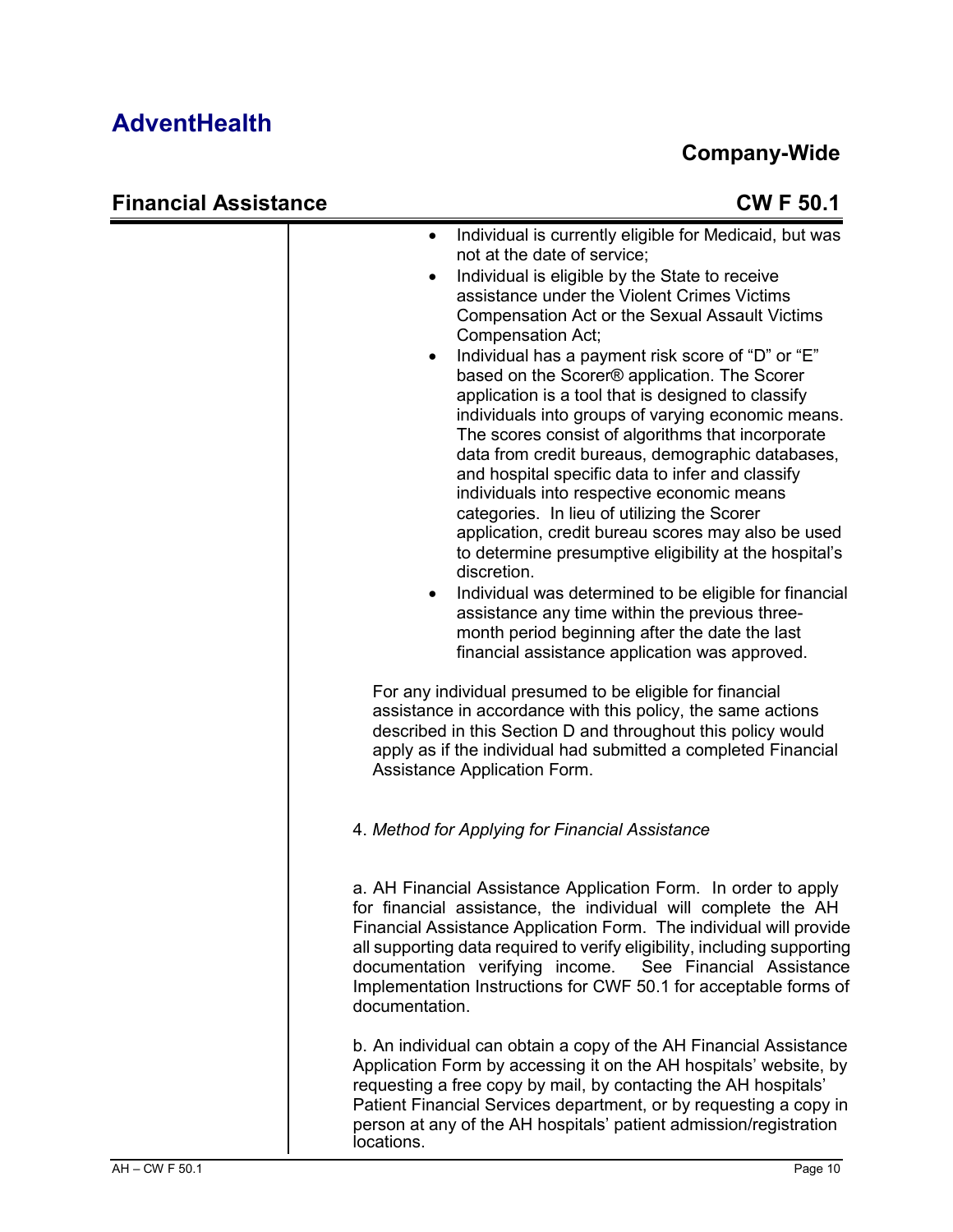#### **Company-Wide**

#### **Financial Assistance CW F 50.1**

c. A completed AH Financial Assistance Application Form will be submitted to Patient Financial Services for processing. Proof of income and available assets will be required from the individual. In addition, Medicare beneficiaries are subject to an additional asset test in accordance with federal law. A review is completed to determine individual eligibility based on the individual's total resources (including but not limited to family income level, assets (as required for Medicare patients) and other pertinent information). *5. Actions that May be Taken in the Event of Non-Payment:* After a 120 day period beginning with the date that the first post-discharge billing statement is sent to an individual, an AH facility may report outstanding debts for care provided to an individual to consumer credit reporting agencies or credit bureaus, or make a sale of debt that is considered an extraordinary collection action (ECA) (please see Section F. 6. of the Policy), or engage in any other specified ECA's only after the following notifications have been provided to the individual at least 30 days before initiating any ECA's: 1) a written notice , along with the PLS, is provided to the individual indicating that financial assistance is available for eligible individuals and stating the specific ECA's that may be initiated after a stipulated deadline (the deadline may not be earlier than 30 days after the written notice is provided), and 2) a reasonable attempt is made to orally notify an individual about the AH hospital facility's FAP and how the individual may obtain assistance with the financial assistance application process. *a. No Financial Assistance Application Form Submitted:* If no Financial Assistance Application Form has been submitted in the 120-day period following the date after the first post-discharge billing statement was sent to the individual and the stipulated deadline in the written notice has passed, the AH facility may initiate an ECA. *b. Incomplete Financial Assistance Application Form Submitted:* If an individual submits an incomplete Financial Assistance Application Form during the 240-day period following the date on which the first post-discharge billing statement was sent to the individual (the application period), the AH hospital must take the following actions: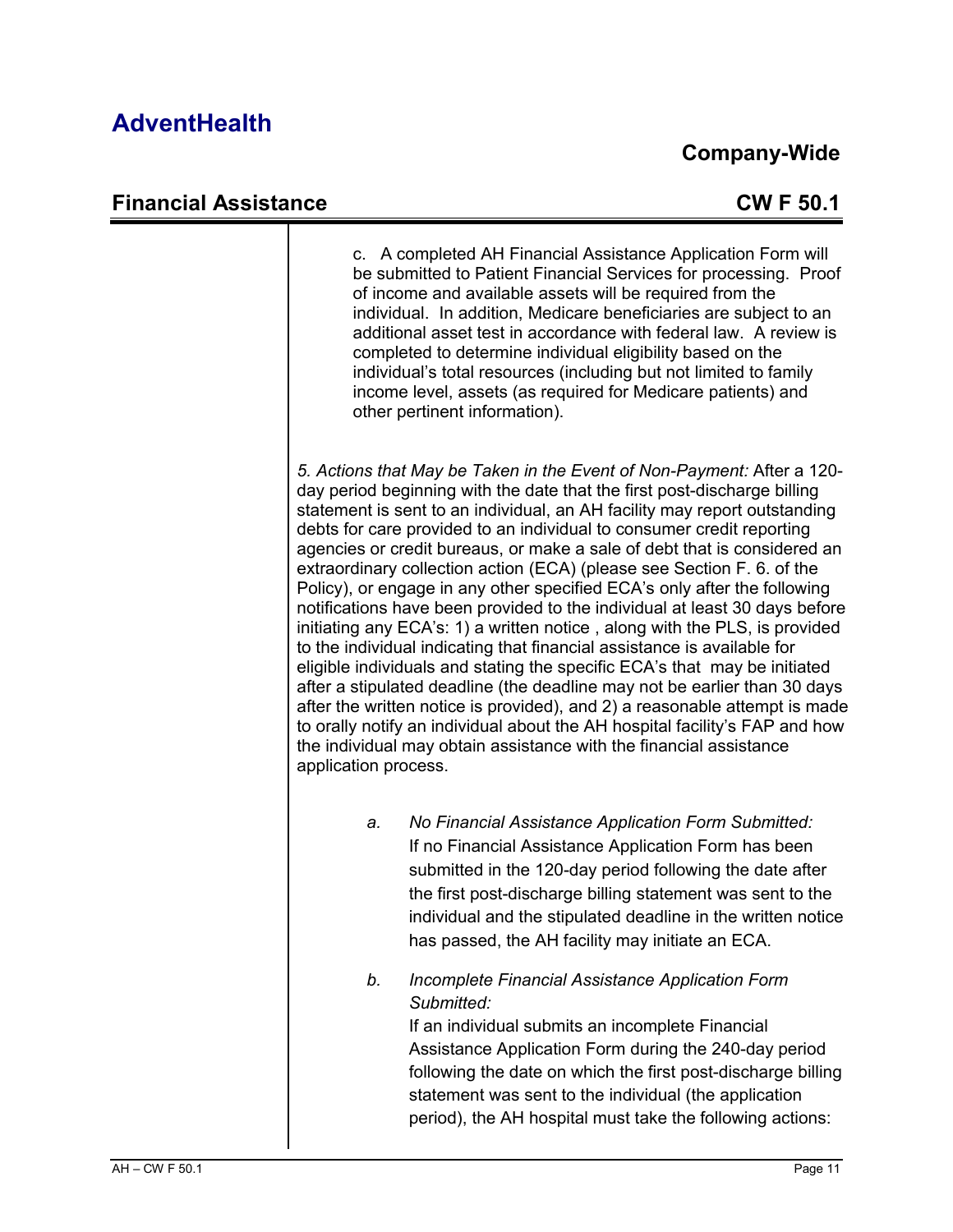| <b>Financial Assistance</b> |           | <b>CWF50.1</b>                                                                                                                                                                                                                                                                                                                                                                                                                                                                                                                                                                                                                                                                                                                                                                                                                                        |
|-----------------------------|-----------|-------------------------------------------------------------------------------------------------------------------------------------------------------------------------------------------------------------------------------------------------------------------------------------------------------------------------------------------------------------------------------------------------------------------------------------------------------------------------------------------------------------------------------------------------------------------------------------------------------------------------------------------------------------------------------------------------------------------------------------------------------------------------------------------------------------------------------------------------------|
|                             | i.        | Suspend any ECA's;                                                                                                                                                                                                                                                                                                                                                                                                                                                                                                                                                                                                                                                                                                                                                                                                                                    |
|                             | ii.       | Provide the individual with a written notice that describes<br>the additional information and/or documentation required<br>under the Financial Assistance Policy or Financial<br>Assistance Application Form that the individual must<br>submit within a reasonable time and that contains contact<br>information including the telephone number and physical<br>location of the AH hospital facility office or department that<br>can provide information about the FAP, as well as contact<br>information of a hospital facility office or department that<br>can provide assistance with the financial assistance<br>application process or, alternatively, a nonprofit<br>organization or governmental agency that can provide<br>assistance with the financial assistance application<br>process if the AH hospital facility is unable to do so; |
|                             | iii.      | If the Financial Assistance Application Form is not<br>completed by the reasonable time deadline discussed<br>above, the hospital may initiate or resume ECA's. Liens<br>attached to insurance (auto, liability, life and health) that<br>represent potential proceeds owed as a result of an<br>individual's personal injuries for which the AH hospital<br>facility provided care are permitted in connection with the<br>collection process. No other personal judgments or liens<br>will be filed against FAP-eligible individuals.                                                                                                                                                                                                                                                                                                               |
|                             | C.        | <b>Complete Financial Assistance Application Submitted:</b><br>If an individual submits a complete Financial Assistance<br>Application Form during the application period (240 days<br>after the first post-discharge billing statement is sent), the<br>AH hospital must take the following actions:                                                                                                                                                                                                                                                                                                                                                                                                                                                                                                                                                 |
|                             | i.<br>ii. | Suspend any ECA's.<br>Suspend any collection activity during the consideration of<br>a completed AH Financial Assistance Application Form. A<br>note will be entered into the patient's account to suspend<br>collection activity until the financial assistance process is<br>complete. If the account has been placed with a collection<br>agency, the agency will be notified to suspend collection<br>efforts until a determination is made. This notification will<br>be documented in the account notes.                                                                                                                                                                                                                                                                                                                                        |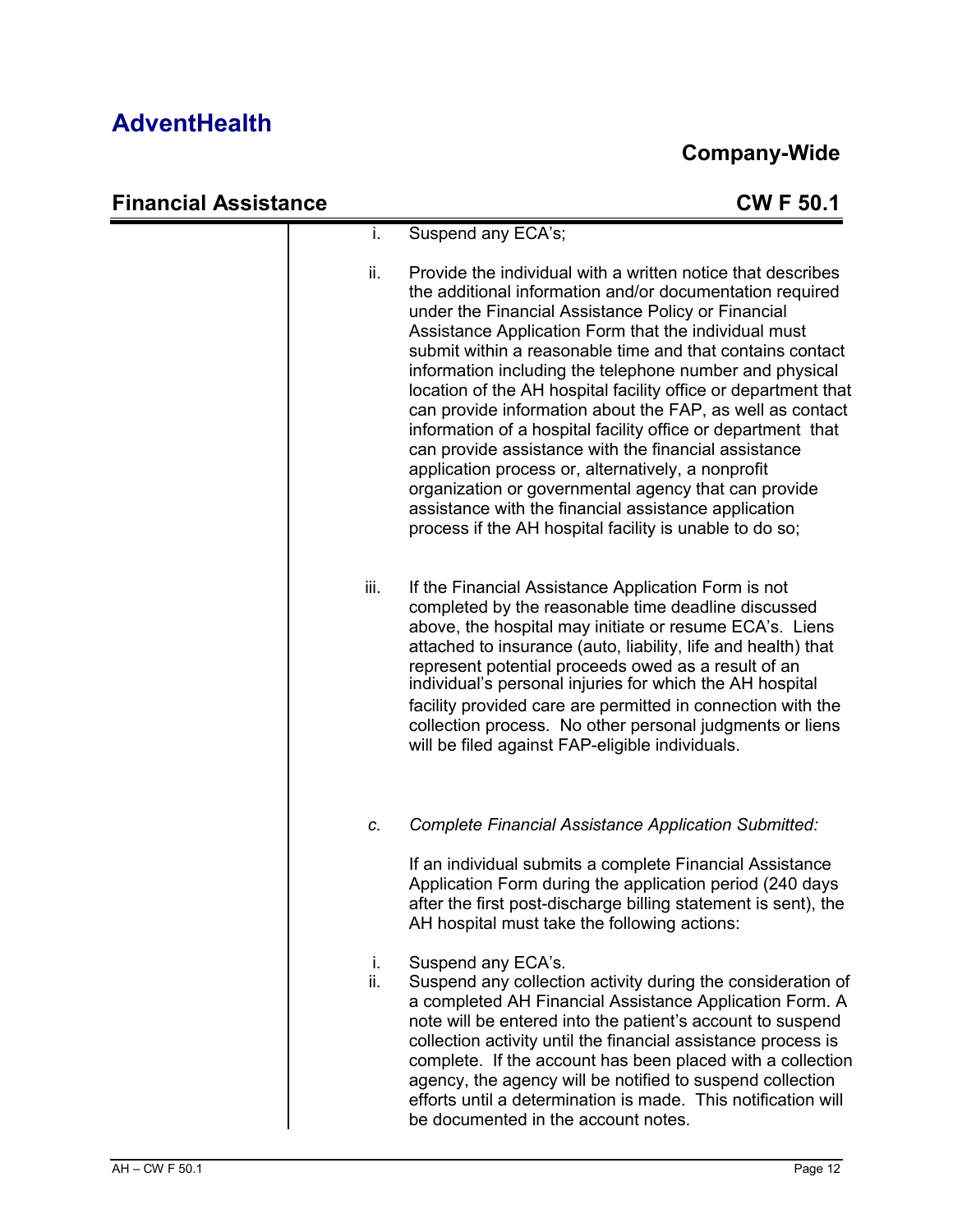| iii.  | Make and document the determination as to an<br>individual's eligibility for financial assistance.                                                                                                                                                                                                                                                                                                                                                                                                                                                                                                                                                                                                                                                                                                                  |
|-------|---------------------------------------------------------------------------------------------------------------------------------------------------------------------------------------------------------------------------------------------------------------------------------------------------------------------------------------------------------------------------------------------------------------------------------------------------------------------------------------------------------------------------------------------------------------------------------------------------------------------------------------------------------------------------------------------------------------------------------------------------------------------------------------------------------------------|
| iv.   | Notify the individual in writing in a timely manner,<br>generally within 60 days, after receiving a completed<br>Financial Assistance Application Form of the eligibility<br>determination and the basis for the determination.                                                                                                                                                                                                                                                                                                                                                                                                                                                                                                                                                                                     |
| ν.    | Provide the individual with a billing statement (not<br>required for a \$0 balance billing statement) that indicates<br>the amount owed as a FAP-eligible individual and<br>describes how the individual can get information<br>regarding the AGB for care and how the AH hospital<br>facility determined the amount the individual owes.                                                                                                                                                                                                                                                                                                                                                                                                                                                                           |
| vi.   | Refund any excess payments to the individual.                                                                                                                                                                                                                                                                                                                                                                                                                                                                                                                                                                                                                                                                                                                                                                       |
|       | Take all reasonably available measures to reverse any<br>ECA's that have been taken against the individual.                                                                                                                                                                                                                                                                                                                                                                                                                                                                                                                                                                                                                                                                                                         |
| viii. | Provide a written notification of denial to any individual<br>determined to not be FAP-eligible and include both a<br>reason for denial and a process and contact information<br>for filing an appeal. If an individual disagrees with the<br>decision to deny the provision of financial assistance, the<br>individual may request an appeal in writing within 45 days<br>of the denial. The appeal must include any additional<br>relevant information that may assist in the appeal<br>evaluation. Requests for denial appeal will be reviewed<br>on a monthly basis by the Financial Assistance<br>Committee. Decisions reached by the Financial<br>Assistance Committee will be communicated to the<br>individual within 60 days of the Committee's review and<br>will reflect the Committee's final decision. |
| ix.   | Upon receipt of a complete FAA Form, the AH hospital<br>facility may postpone its determination of an individual's<br>eligibility under its FAP if the individual has submitted an<br>application for Medicaid assistance until such time as<br>Medicaid eligibility has been determined.                                                                                                                                                                                                                                                                                                                                                                                                                                                                                                                           |
| Е.    | <b>Patient Financial Services Responsibilities</b>                                                                                                                                                                                                                                                                                                                                                                                                                                                                                                                                                                                                                                                                                                                                                                  |
|       | 1. Financial Assistance Committee: A summary of the financial<br>assistance applications and resulting recommendations processed<br>by Patient Financial Services will be reviewed monthly by the<br>hospital's Financial Assistance Committee. The Financial<br>Assistance Committee reviews all financial assistance<br>recommendations, with a focused review on borderline or non-<br>routine requests that require case-by-case review.                                                                                                                                                                                                                                                                                                                                                                        |
|       | vii.                                                                                                                                                                                                                                                                                                                                                                                                                                                                                                                                                                                                                                                                                                                                                                                                                |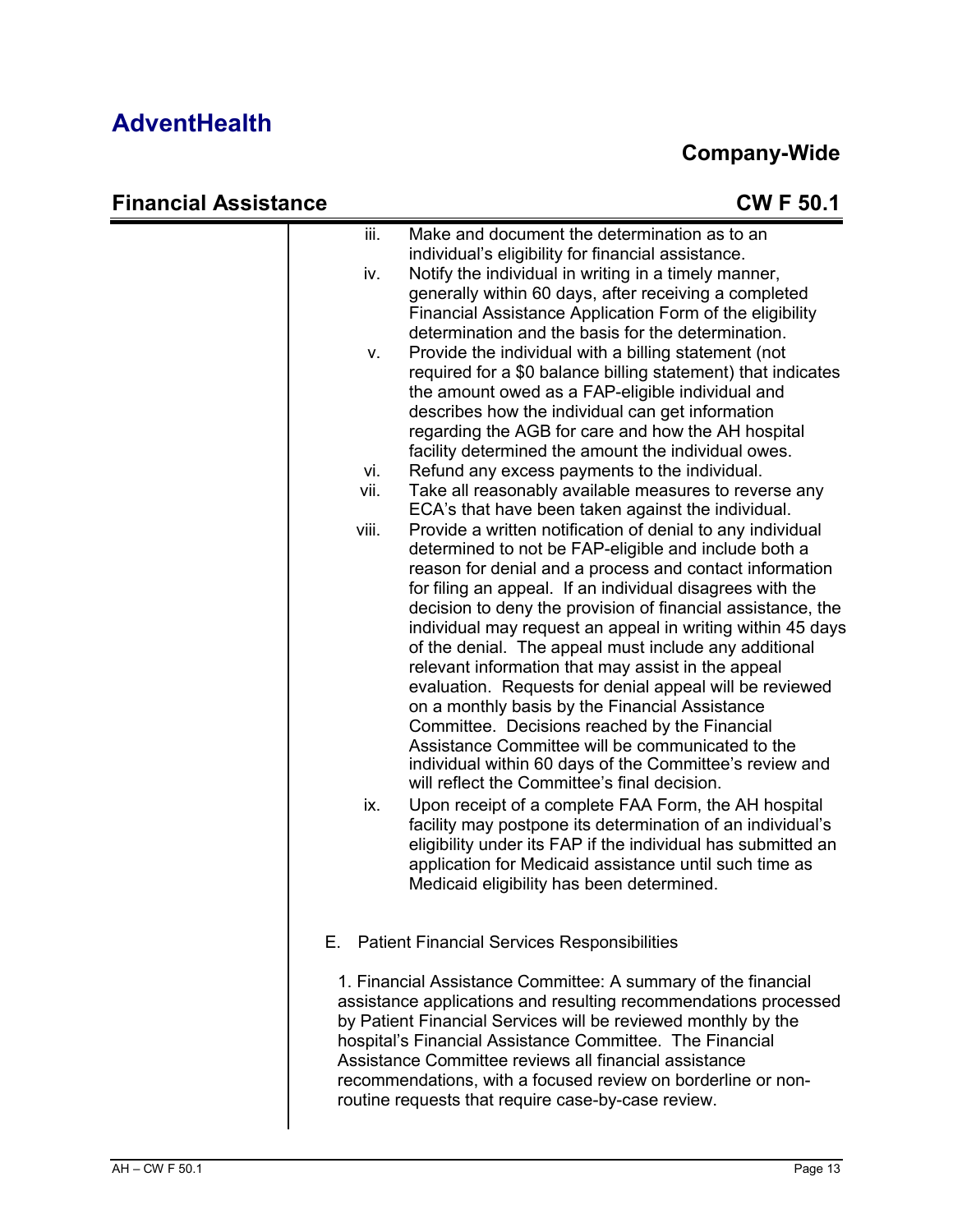| <b>Financial Assistance</b> | <b>CWF50.1</b>                                                                                                                                                                                                                                                                                                                                                                                                                                                                                             |
|-----------------------------|------------------------------------------------------------------------------------------------------------------------------------------------------------------------------------------------------------------------------------------------------------------------------------------------------------------------------------------------------------------------------------------------------------------------------------------------------------------------------------------------------------|
|                             | 2. Provision of financial assistance that exceeds \$10,000 must be<br>approved by the Financial Assistance Committee.                                                                                                                                                                                                                                                                                                                                                                                      |
|                             | 3, Following review and approval by the Financial Assistance<br>Committee, the approved financial assistance will be applied to the<br>individual's account by Patient Financial Services.                                                                                                                                                                                                                                                                                                                 |
|                             | 4. Patient Financial Services has the responsibility for determining<br>that the hospital has made reasonable efforts to determine whether<br>an individual is FAP-eligible and whether the hospital may take<br>action to engage in any ECA's.                                                                                                                                                                                                                                                            |
|                             | 5. Billing agencies that contract with AH for collection services will<br>follow this financial assistance policy with respect to all billing and<br>collections matters.                                                                                                                                                                                                                                                                                                                                  |
|                             | 6. Selling an individual's debt to another party (other than a non-<br>ECA sale as described below) is considered an ECA and should<br>not be initiated until the required steps outlined above in Section D.<br>have been completed. Any proposed sale of debt agreement must<br>be approved by the relevant AH Regional CFO and submitted to<br>the AH Contract Review Process before being executed.                                                                                                    |
|                             | Certain sales of debt are not considered ECA's. Non-ECA<br>debt sales require that the AH hospital facility enter into a<br>legally binding written agreement with the purchaser of the<br>debt that stipulates the following:                                                                                                                                                                                                                                                                             |
|                             | a. The purchaser may not engage in any ECA's;<br>b. The purchaser is prohibited from charging interest on the<br>debt in excess of an IRS established rate;<br>c. The debt is returnable or recallable by the AH hospital<br>facility upon a determination that the individual is FAP-<br>eligible; and<br>d. If the debt is not recalled or returned, the purchaser must<br>ensure that the individual does not pay more than he or<br>she is personally responsible for as a FAP-eligible<br>individual. |
|                             | Individual Payment Plans<br>F.                                                                                                                                                                                                                                                                                                                                                                                                                                                                             |
|                             | 1. Payment plans for self-pay patients who are charged AGB will<br>be individually developed with the individual patient. All<br>collection activities will be conducted in conformance with the<br>federal and state laws governing debt collection practices. No<br>interest will accrue to account balances while payments are<br>being made unless the individual has voluntarily chosen to                                                                                                            |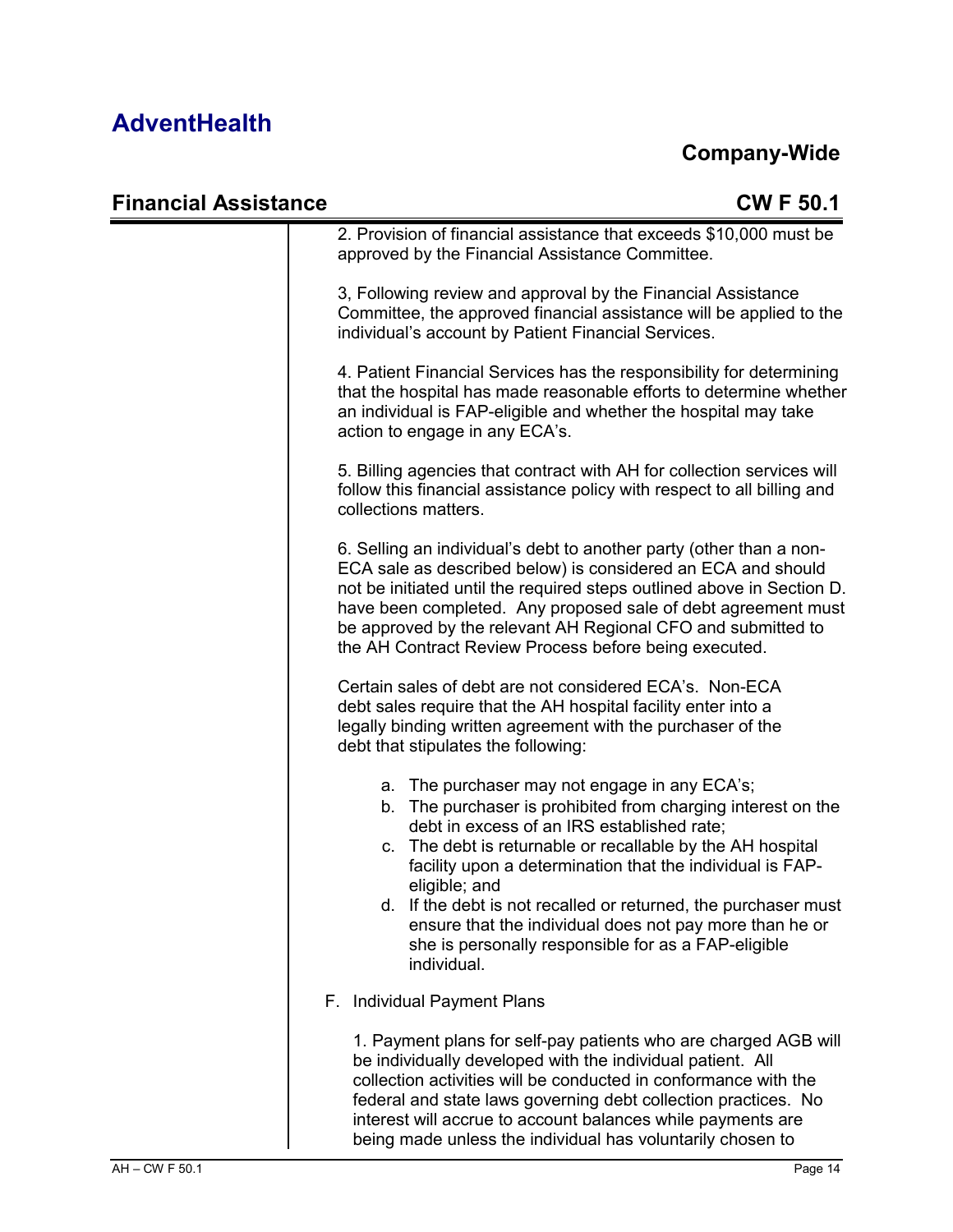#### **Company-Wide**

| <b>Financial Assistance</b> | <b>CWF50.1</b>                                                                                                                                                                                                                                                                                                                                                                                              |
|-----------------------------|-------------------------------------------------------------------------------------------------------------------------------------------------------------------------------------------------------------------------------------------------------------------------------------------------------------------------------------------------------------------------------------------------------------|
|                             | participate in a long term payment arrangement that bears<br>interest applied by a third-party financing agent.                                                                                                                                                                                                                                                                                             |
|                             | 2. If an individual complies with the terms of his or her individually<br>developed payment plan, no collection action will be taken.                                                                                                                                                                                                                                                                       |
|                             | G. Record-Keeping                                                                                                                                                                                                                                                                                                                                                                                           |
| 1.                          | A record, paper or electronic, will be maintained reflecting<br>authorization of financial assistance along with copies of all<br>application and worksheet forms.                                                                                                                                                                                                                                          |
| 2.                          | Summary information regarding applications processed and<br>financial assistance provided will be maintained for a period of<br>seven years. Summary information includes the number of<br>patients who applied for financial assistance at AH, how many<br>patients received financial assistance, the amount of financial<br>assistance provided to each patient, and the total bill for each<br>patient. |
| 3.                          | The cost of financial assistance will be reported annually in the<br>Community Benefit Report. Financial Assistance (Charity<br>Care) will be reported as the cost of care provided (not<br>charges) using the most recently available operating costs and<br>the associated cost to charge ratio.                                                                                                          |
| Η.                          | Subordinate to Law: The provision of financial assistance<br>may now or in the future be subject to federal, state or local<br>law. Such law governs to the extent it imposes more stringent<br>requirements than this policy.                                                                                                                                                                              |
|                             | Donald L. Jernigan, President/CEO                                                                                                                                                                                                                                                                                                                                                                           |
|                             | November 13, 2015 (Effective January 1, 2016)                                                                                                                                                                                                                                                                                                                                                               |
|                             | Origination Date: March 2006                                                                                                                                                                                                                                                                                                                                                                                |
|                             | <b>Revision Date:</b><br>February 26, 2008                                                                                                                                                                                                                                                                                                                                                                  |
|                             | December 18, 2008                                                                                                                                                                                                                                                                                                                                                                                           |
|                             |                                                                                                                                                                                                                                                                                                                                                                                                             |
|                             | November 13, 2014                                                                                                                                                                                                                                                                                                                                                                                           |

Reviewed and Affirmed: November 13, 2015